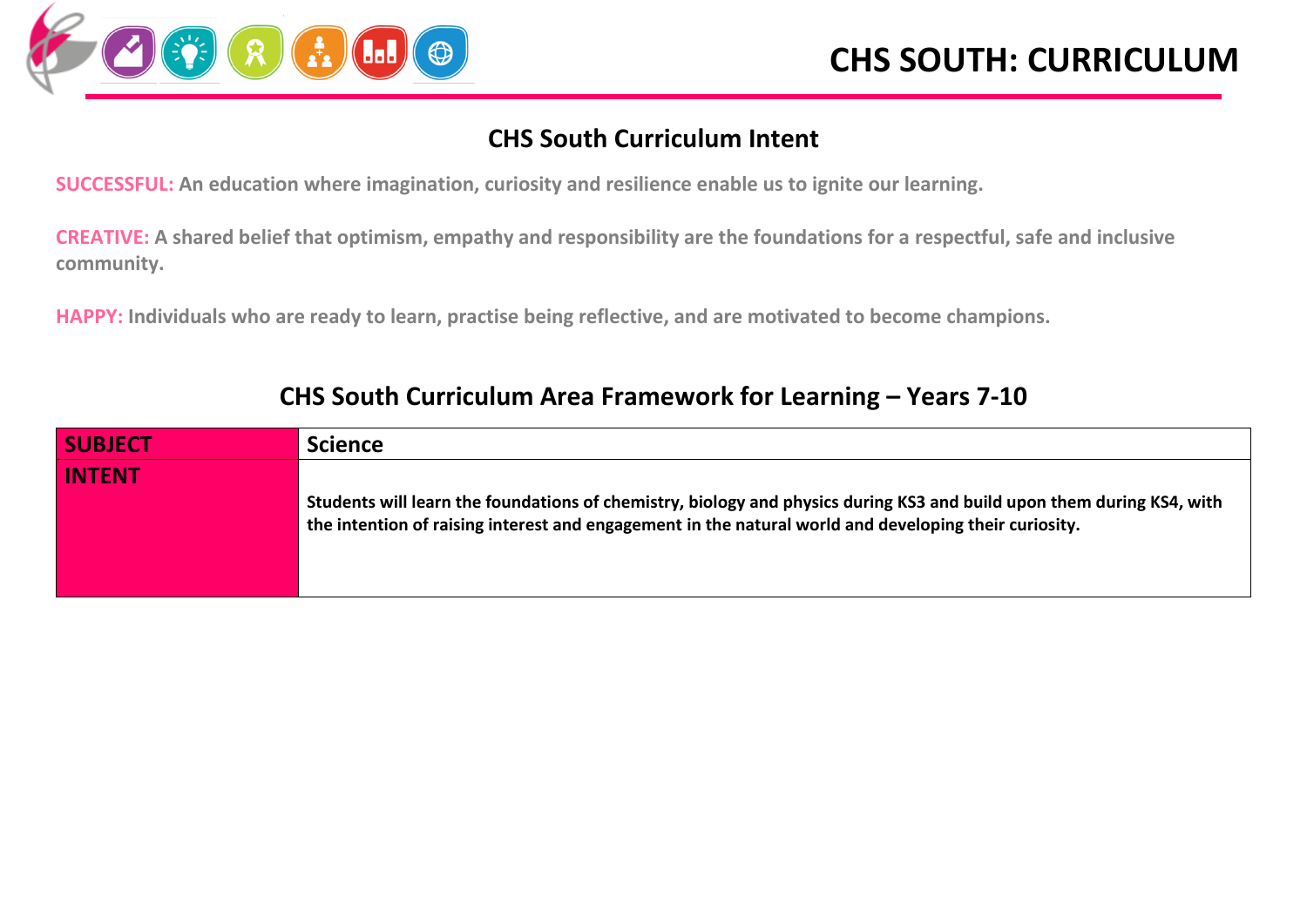

| <b>Year Group</b>                     | $\overline{\mathbf{z}}$                                                                                                                                                                                                                                                                                                                                                                              |                                                                                                                                                                                                                                                  |                                                                                                                                                                                                                                                                              |                                                                                                                                                                                                                                                                                                                       |                                                                                                                                                                                                    |                                                                                                                                                                                                  |  |
|---------------------------------------|------------------------------------------------------------------------------------------------------------------------------------------------------------------------------------------------------------------------------------------------------------------------------------------------------------------------------------------------------------------------------------------------------|--------------------------------------------------------------------------------------------------------------------------------------------------------------------------------------------------------------------------------------------------|------------------------------------------------------------------------------------------------------------------------------------------------------------------------------------------------------------------------------------------------------------------------------|-----------------------------------------------------------------------------------------------------------------------------------------------------------------------------------------------------------------------------------------------------------------------------------------------------------------------|----------------------------------------------------------------------------------------------------------------------------------------------------------------------------------------------------|--------------------------------------------------------------------------------------------------------------------------------------------------------------------------------------------------|--|
| <b>Rationale/</b><br><b>Narrative</b> | To learn the "big ideas" associated with Science. To develop firm foundations in Biology, Chemistry and Physics and to explore and engage pupil's<br>curiosity of the natural world. Students will learn how to carry out and write scientifically and then explore the fundamental areas of science<br>which include; cells, reproduction, atoms, electricity, photosynthesis and states of matter. |                                                                                                                                                                                                                                                  |                                                                                                                                                                                                                                                                              |                                                                                                                                                                                                                                                                                                                       |                                                                                                                                                                                                    |                                                                                                                                                                                                  |  |
|                                       | Autumn 1 -                                                                                                                                                                                                                                                                                                                                                                                           | Autumn 2-                                                                                                                                                                                                                                        | Spring 1 – States                                                                                                                                                                                                                                                            | Spring $2 -$                                                                                                                                                                                                                                                                                                          | Summer $1 -$                                                                                                                                                                                       | Summer 2-                                                                                                                                                                                        |  |
|                                       | <b>Cells and</b>                                                                                                                                                                                                                                                                                                                                                                                     | <b>Skills</b>                                                                                                                                                                                                                                    | of matter and                                                                                                                                                                                                                                                                | <b>Electrical circuits</b>                                                                                                                                                                                                                                                                                            | <b>Atoms and</b>                                                                                                                                                                                   | <b>Plant structure</b>                                                                                                                                                                           |  |
|                                       | reproduction                                                                                                                                                                                                                                                                                                                                                                                         |                                                                                                                                                                                                                                                  | separating                                                                                                                                                                                                                                                                   | and Power                                                                                                                                                                                                                                                                                                             | elements                                                                                                                                                                                           | and                                                                                                                                                                                              |  |
|                                       |                                                                                                                                                                                                                                                                                                                                                                                                      |                                                                                                                                                                                                                                                  | techniques                                                                                                                                                                                                                                                                   |                                                                                                                                                                                                                                                                                                                       |                                                                                                                                                                                                    | interdependence                                                                                                                                                                                  |  |
| <b>KNOWLEDGE</b>                      | Menstrual cycle<br>Cells (specialised cells,<br>animal and plant structure)<br>Labelling and describing<br>cell organelles<br>Reproductive system<br>Fertilisation<br>Puberty<br>Using microscopes                                                                                                                                                                                                   | <b>HSW Skills</b><br>Practical skills and writing<br>scientifically<br>Command words<br>Repeats, means,<br>anomalies, accuracy,<br>errors.<br>Variables and methods.<br>Graphs<br>Sample size (range,<br>intervals and scale)<br>Control groups. | States of matter (solids,<br>liquids and gases)<br>Conservation of matter<br><b>Boiling</b><br>Melting<br>Stearic acid (latent heat<br>investigation)<br>Solubility<br>Separating techniques<br>Filtration, evaporation,<br>condensation, distillation<br>and chromatography | Elements, compounds and<br>mixtures<br>Using the Periodic table<br>Group 1 in the periodic<br>table<br><b>Chemical reactions</b><br>Structure of an atom<br>Electron shells<br>Atomic and mass number<br>Reactivity of metals<br>Investigating the reactivity<br>of metals<br>Exothermic and<br>endothermic reactions | Series and parallel circuits<br>Conductors and insulators<br>Measuring current and<br>Voltage<br>Magnetism<br>Electromagnetism<br>Generating electricity<br>Power stations<br><b>National Grid</b> | Photosynthesis<br>Testing leaves for starch<br>Investigating<br>photosynthesis<br>Food chains<br>Food webs<br>Insect pollination<br>Leaf structure<br>Seed dispersal<br><b>Observing Stomata</b> |  |
| <b>SKILLS</b>                         | Learning how to use a<br>microscope<br>Memory recall - for cell<br>parts and the reproductive<br>systems                                                                                                                                                                                                                                                                                             | Learning Command words<br>and carrying out/writing<br>up scientific investigations.<br><b>How Science Works</b><br>key terms<br>Repeats                                                                                                          | Group work:<br>Students will carry<br>out/write up scientific<br>investigations:<br>Conservation of                                                                                                                                                                          | Group work:<br>Students will produce a<br>presentation about the<br>structure of the atom<br>Students will carry                                                                                                                                                                                                      | Group work:<br>Students will carry<br>out/write up scientific<br>investigations:<br>Students will test<br>conductors                                                                               | Group work:<br>Students work as a team to<br>complete complex food<br>webs<br>Students will carry                                                                                                |  |
|                                       | Creative writing - journey<br>of a sperm                                                                                                                                                                                                                                                                                                                                                             | Means<br>Anomalies<br>Errors<br>Accuracy<br>Resolution<br>Range<br>Interval                                                                                                                                                                      | mass<br>Rate of<br>$\bullet$<br>evaporation<br>Cooling curve for<br>$\bullet$<br>stearic acid<br>Investigating<br>solubility,                                                                                                                                                | out/write up scientific<br>investigations:<br>Students will<br>investigate<br>reactions to see                                                                                                                                                                                                                        | Students will<br>investigate<br>current in series<br>and parallel<br>circuits<br>Students will<br>investigate                                                                                      | out/write up scientific<br>investigations:<br>lodine test for<br>$\bullet$<br>starch<br>Testing rate of<br>photosynthesis<br>using pond weed                                                     |  |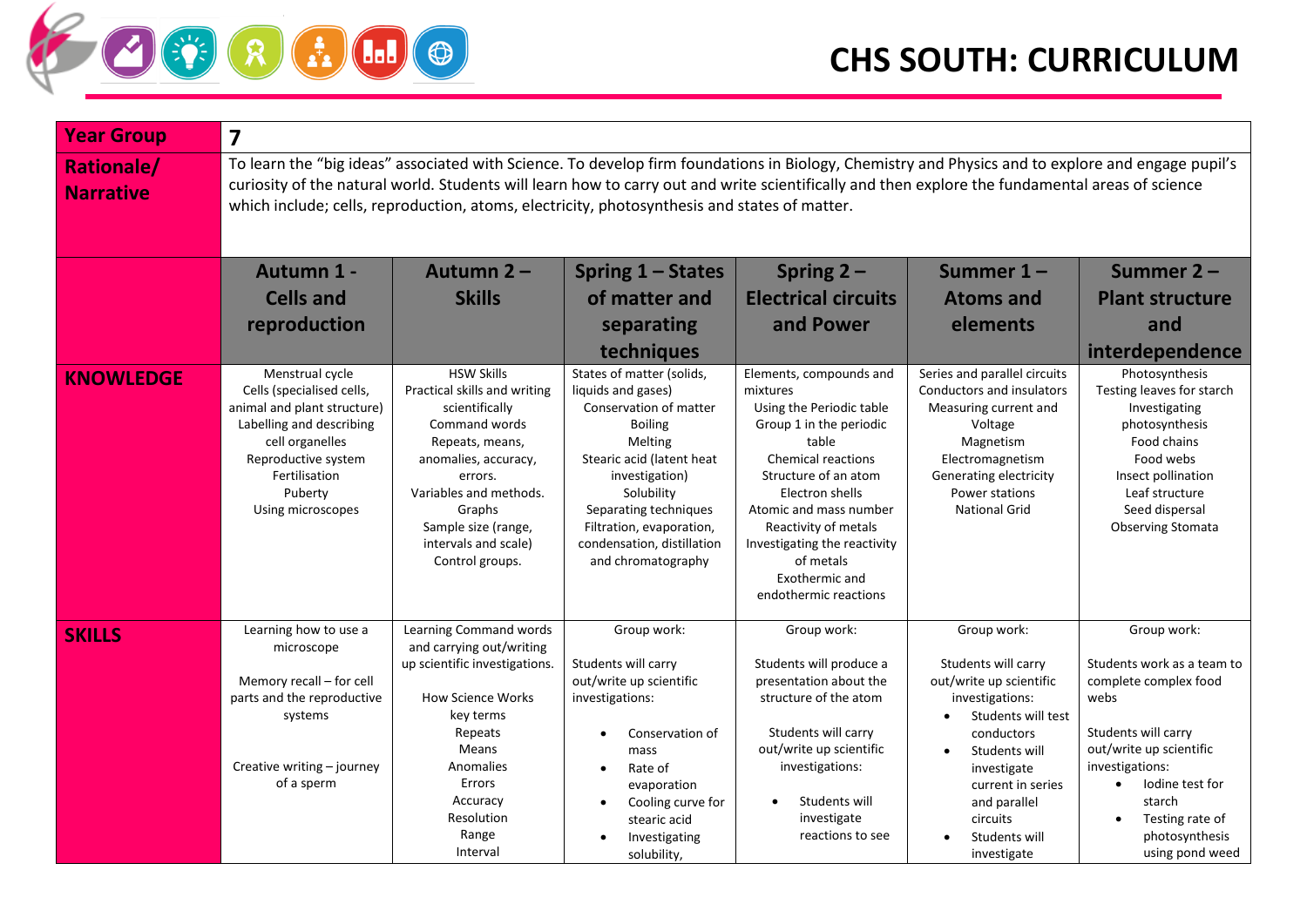|                    |                                                                                                                                                                                                                                                                                                                                                                                                       | Scale<br>Variables<br>Graphs plotting<br>Graphs analysis                                                                                                                                                                                                                                                                                                                                                                                               | melting and<br>boiling points<br>Evaporation and<br>condensation<br>Chromatography<br>distillation                                                                                                                                                                         | if they are exo or<br>endothermic<br>Students will<br>investigate<br>metals with acid<br>to see the<br>temperature<br>change<br>(reactivity)<br>Students will<br>heat metals with<br>oxygen.<br>Students will produce a<br>presentation about how a<br>power station works<br>(oracy)                                                                                                                            | voltage in series<br>and parallel<br>circuits<br>Students will<br>investigate static<br>electricity and<br>use a Van der<br>graff generator.                                                                                                                                                                              | Observe stomata<br>$\bullet$<br>using a<br>microscope                                                                                                                                                                                                                                                                                                                                                                                                    |
|--------------------|-------------------------------------------------------------------------------------------------------------------------------------------------------------------------------------------------------------------------------------------------------------------------------------------------------------------------------------------------------------------------------------------------------|--------------------------------------------------------------------------------------------------------------------------------------------------------------------------------------------------------------------------------------------------------------------------------------------------------------------------------------------------------------------------------------------------------------------------------------------------------|----------------------------------------------------------------------------------------------------------------------------------------------------------------------------------------------------------------------------------------------------------------------------|------------------------------------------------------------------------------------------------------------------------------------------------------------------------------------------------------------------------------------------------------------------------------------------------------------------------------------------------------------------------------------------------------------------|---------------------------------------------------------------------------------------------------------------------------------------------------------------------------------------------------------------------------------------------------------------------------------------------------------------------------|----------------------------------------------------------------------------------------------------------------------------------------------------------------------------------------------------------------------------------------------------------------------------------------------------------------------------------------------------------------------------------------------------------------------------------------------------------|
| <b>ASSESSMENTS</b> | Students will be assessed<br>on:<br>Writing<br>$\bullet$<br>creatively:<br>(journey of<br>$sperm$ ) –<br>students will use<br>the skills they<br>have learnt in<br>English to write<br>about the<br>journey of s<br>sperm through<br>the female<br>reproductive<br>system.<br>Progress test:<br>This will test<br>understanding of<br>how science<br>works skills<br>(covering all the<br>topic areas | Students will be assessed<br>on:<br>How to draw a line graph<br>and a bar chart. This will<br>include appropriate use of<br>categoric and continuous<br>data.<br>Writing<br>$\bullet$<br>scientifically:<br>Students will<br>learn to write a<br>scientific report<br>and write a<br>conclusion for<br>the following<br>investigations:<br>How changing<br>the size of<br>meteors affects<br>the size of a<br>crater<br>How changing<br>the shape of a | Students will be assessed<br>on:<br>Pupils will write<br>$\bullet$<br>a scientific<br>report about the<br>cooling rate of<br>stearic acid.<br>Multiple choice<br>revision test<br>(covering all the<br>topic areas<br>described in<br>spring $1 -$<br>knowledge<br>above). | Students will be assessed<br>on:<br>Writing<br>$\bullet$<br>scientifically:<br>pupils will write<br>a scientific<br>report about the<br>reactivity of<br>metals with<br>hydrochloric<br>acid.<br>Atomic structure<br>presentation.<br>Students will<br>research and<br>present work<br>about the<br>periodic table<br>and the structure<br>of the atom.<br>Multiple choice<br>revision test<br>(covering all the | Students will be assessed<br>on:<br>Pupils will write<br>a scientific<br>report about<br>circuits (both<br>series and<br>parallel).<br>Progress test:<br>This will test<br>understanding of<br>how science<br>works skills<br>(covering all the<br>topic areas<br>described in<br>autumn and<br>spring $-$<br>knowledge). | Students will be assessed<br>on:<br>Pupils will write<br>$\bullet$<br>a scientific<br>report about<br>how the rate of<br>photosynthesis is<br>affected by the<br>intensity of a<br>light<br>Pupils will design<br>$\bullet$<br>a food web using<br>information<br>cards and then<br>present the work<br>to their peers or<br>the class. (Oracy<br>task)<br>Progress test<br>$\bullet$<br>(this will cover all<br>the knowledge<br>they have<br>developed |

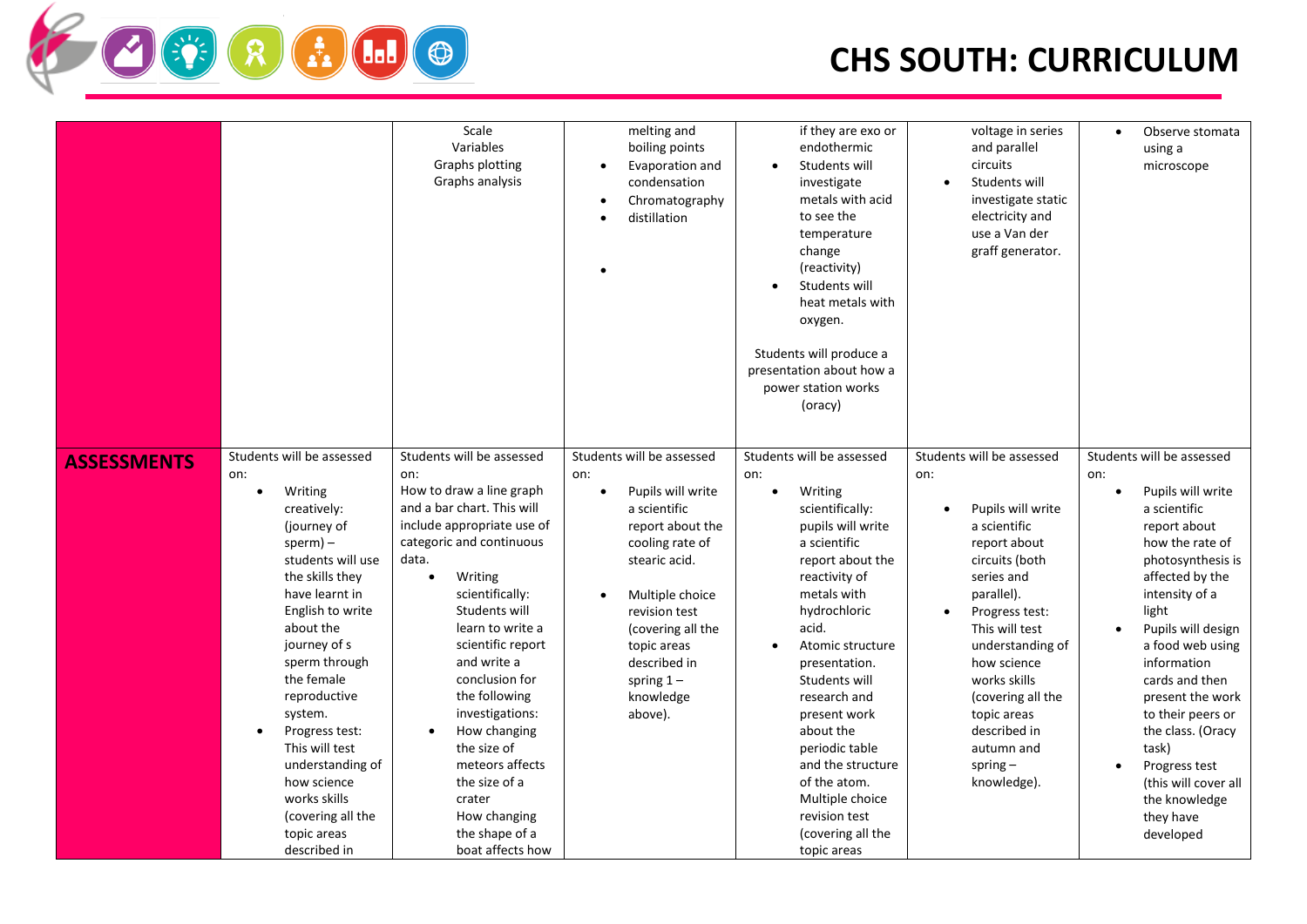

|                                         | autumn 1 and 2<br>– knowledge).<br>MCT - revision<br>$\bullet$<br>(cells and<br>reproduction)                                                                                                                                                                                   | much weight it<br>can hold before<br>sinking.                                                                                                                                                                                                                                                                                                                                                                                                                                                                |                                                                                                  | described in<br>spring $1 -$<br>knowledge<br>above).                                                                                                                                                                                                                                                                                                                                                                                                                                        |                                                                                                                                                                                          | throughout the<br>whole year).                                                                                                                                                                                                                                                                                                                                                                                                                                         |
|-----------------------------------------|---------------------------------------------------------------------------------------------------------------------------------------------------------------------------------------------------------------------------------------------------------------------------------|--------------------------------------------------------------------------------------------------------------------------------------------------------------------------------------------------------------------------------------------------------------------------------------------------------------------------------------------------------------------------------------------------------------------------------------------------------------------------------------------------------------|--------------------------------------------------------------------------------------------------|---------------------------------------------------------------------------------------------------------------------------------------------------------------------------------------------------------------------------------------------------------------------------------------------------------------------------------------------------------------------------------------------------------------------------------------------------------------------------------------------|------------------------------------------------------------------------------------------------------------------------------------------------------------------------------------------|------------------------------------------------------------------------------------------------------------------------------------------------------------------------------------------------------------------------------------------------------------------------------------------------------------------------------------------------------------------------------------------------------------------------------------------------------------------------|
| <b>HOME</b><br><b>LEARNING</b>          | <b>TEAMS homework's</b><br>relevant to the topic being<br>studied - one per week                                                                                                                                                                                                | TEAMS homework's<br>relevant to the topic being<br>studied.<br>Revision booklet relevant<br>to the End of Topic Test.                                                                                                                                                                                                                                                                                                                                                                                        | TEAMS homework's<br>relevant to the topic being<br>studied - one per week                        | TEAMS homework's<br>relevant to the topic being<br>studied.<br>Revision booklet relevant<br>to the End of Topic Test.                                                                                                                                                                                                                                                                                                                                                                       | TEAMS homework's<br>relevant to the topic being<br>studied - one per week                                                                                                                | TEAMS homework's<br>relevant to the topic being<br>studied.<br>Revision booklet relevant<br>to the End of Topic Test.                                                                                                                                                                                                                                                                                                                                                  |
| <b>READING,</b><br><b>WRITING, TALK</b> | Writing: students will use<br>the creative writing skills<br>they have learnt in English<br>to produce a piece of<br>creative writing in science.<br>This will link to fertilisation<br>and is about the journey of<br>sperm cell through the<br>female reproductive<br>system. | Reading: students will read<br>and analyse various texts<br>that given them a firmer<br>understanding of the key<br>words shown below. They<br>will carry out<br>comprehension exercises<br>to help them develop<br>higher levels of literacy.<br><b>Writing: Students will</b><br>learn how to write<br>scientifically. They will<br>write a scientific report<br>that demonstrates how to<br>use evidence to test a<br>scientific hypothesis. This<br>will be about the time<br>taken for tea to dissolve. |                                                                                                  | <b>Oracy: Students will</b><br>research atomic structure<br>and then present their<br>work in pairs to the rest of<br>the class. This will help to<br>develop their spoken<br>English and confidence in<br>speaking in front of an<br>audience<br>Writing: Students will<br>learn how to write<br>scientifically. They will<br>write a scientific report<br>that demonstrates how to<br>use evidence to test a<br>scientific hypothesis. This<br>will be about the reactivity<br>of metals. | Writing: Students will<br>learn how to write<br>scientifically. They will<br>write a scientific report<br>that describes current and<br>voltage in both series and<br>parallel circuits. | Reading: students will read<br>texts about<br>interdependence and<br>feeding relationships. They<br>will carry out<br>comprehension exercises<br>to help them develop<br>higher levels of literacy<br>specific to how energy is<br>transferred along a food<br>chain or web.<br>Writing: Students will<br>learn how to write<br>scientifically. They will<br>write a scientific report<br>that describes how light<br>intensity affects the rate of<br>photosynthesis. |
| <b>TIER 3 VOCAB</b>                     | SEEC:<br>reproduction<br>specialised<br>adapted<br>fertilisation<br>magnification                                                                                                                                                                                               | SEEC:<br>Categoric<br>$\bullet$<br>Continuous<br>Describe<br>Explain<br>Conclusion<br>Evaluation                                                                                                                                                                                                                                                                                                                                                                                                             | SEEC:<br>state<br>$\bullet$<br>matter<br>conservation<br>conduction<br>convection<br>evaporation | SEEC:<br>element<br>$\bullet$<br>compound<br>mixture<br>reactivity<br>exothermic                                                                                                                                                                                                                                                                                                                                                                                                            | SEEC:<br>voltage<br>current<br>conductor<br>insulator<br>attract<br>repel<br>$\bullet$                                                                                                   | SEEC:<br>photosynthesis<br>pollination<br>dispersal<br>producer                                                                                                                                                                                                                                                                                                                                                                                                        |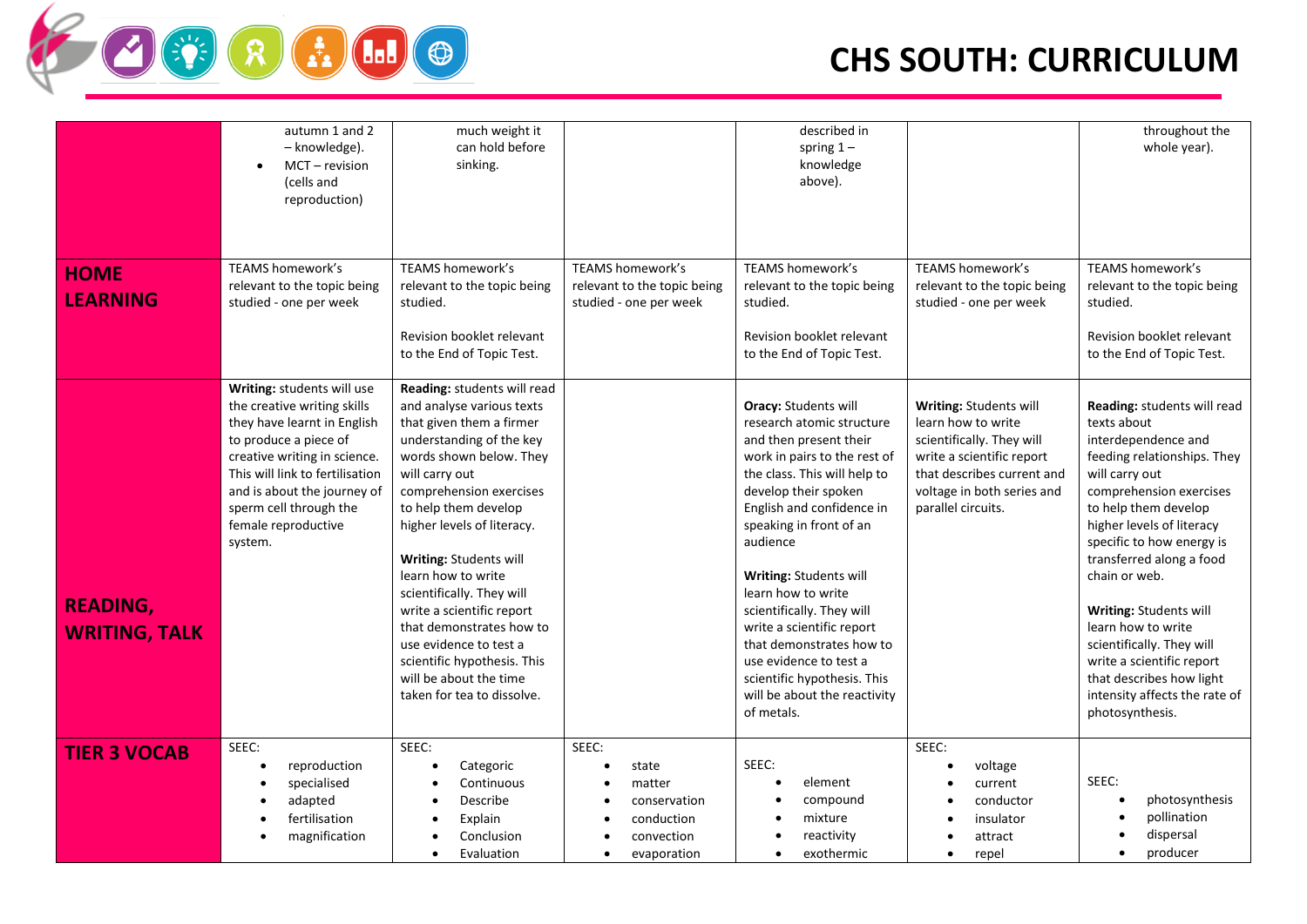|                       |                                                           | Independent<br>dependent | condensation | endothermic                                       |                                                       | consumer                                                |
|-----------------------|-----------------------------------------------------------|--------------------------|--------------|---------------------------------------------------|-------------------------------------------------------|---------------------------------------------------------|
|                       |                                                           |                          |              |                                                   |                                                       |                                                         |
| <b>PSPSMC,</b>        | Social:                                                   |                          |              | Cultural:                                         | Social:                                               | Social:                                                 |
| <b>BRITISH VALUES</b> | Students will make, bake<br>and sell their cells cakes as |                          |              | Students will learn about<br>the role of Dmitri   | Students will learn about                             | Students will learn about                               |
|                       | part of their autumn 1                                    |                          |              | Mendeleev. They will learn                        | the generation of<br>electricity and discuss the      | the importance of plants<br>both locally and            |
|                       | science homework. The                                     |                          |              | how the periodic table was                        | issue facing the world's                              | internationally. They will                              |
|                       | money raised will be given                                |                          |              | designed and improved to                          | population in the future.                             | learn how crop                                          |
|                       | to local charities                                        |                          |              | become the document is                            | They will discuss                                     | populations are affected                                |
|                       | reinforcing the importance                                |                          |              | today. This will reinforce                        | renewable technologies                                | by the decrease in insect                               |
|                       | of kindness within our                                    |                          |              | the importance of                                 | and evaluate the                                      | pollinating species like                                |
|                       | local communities.                                        |                          |              | scientific curiosity and                          | advantages and                                        | bees.                                                   |
|                       | Social/Moral and Cultural:                                |                          |              | hopefully engage them<br>with scientific process. | disadvantages of a future<br>that uses cleaner fuels. | Students will also learn the<br>importance of plants in |
|                       | Students will learn about                                 |                          |              | Demonstrating the                                 |                                                       | food production and how                                 |
|                       | puberty and conception.                                   |                          |              | importance of science                             |                                                       | this links to all food chains                           |
|                       | They will discuss the issues                              |                          |              | internationally, as it                            |                                                       | on earth.                                               |
|                       | surrounding fertility and                                 |                          |              | provides all cultures the                         |                                                       |                                                         |
|                       | the impact that this can                                  |                          |              | ability to answer some of                         |                                                       |                                                         |
|                       | have on parents. Students                                 |                          |              | life's fundamental                                |                                                       |                                                         |
|                       | may also discuss the issues                               |                          |              | questions.                                        |                                                       |                                                         |
|                       | surrounding embryos and                                   |                          |              |                                                   |                                                       |                                                         |
|                       | the objections that can be                                |                          |              |                                                   |                                                       |                                                         |
|                       | made surrounding embryo                                   |                          |              |                                                   |                                                       |                                                         |
|                       | technology.                                               |                          |              |                                                   |                                                       |                                                         |

**FRADO**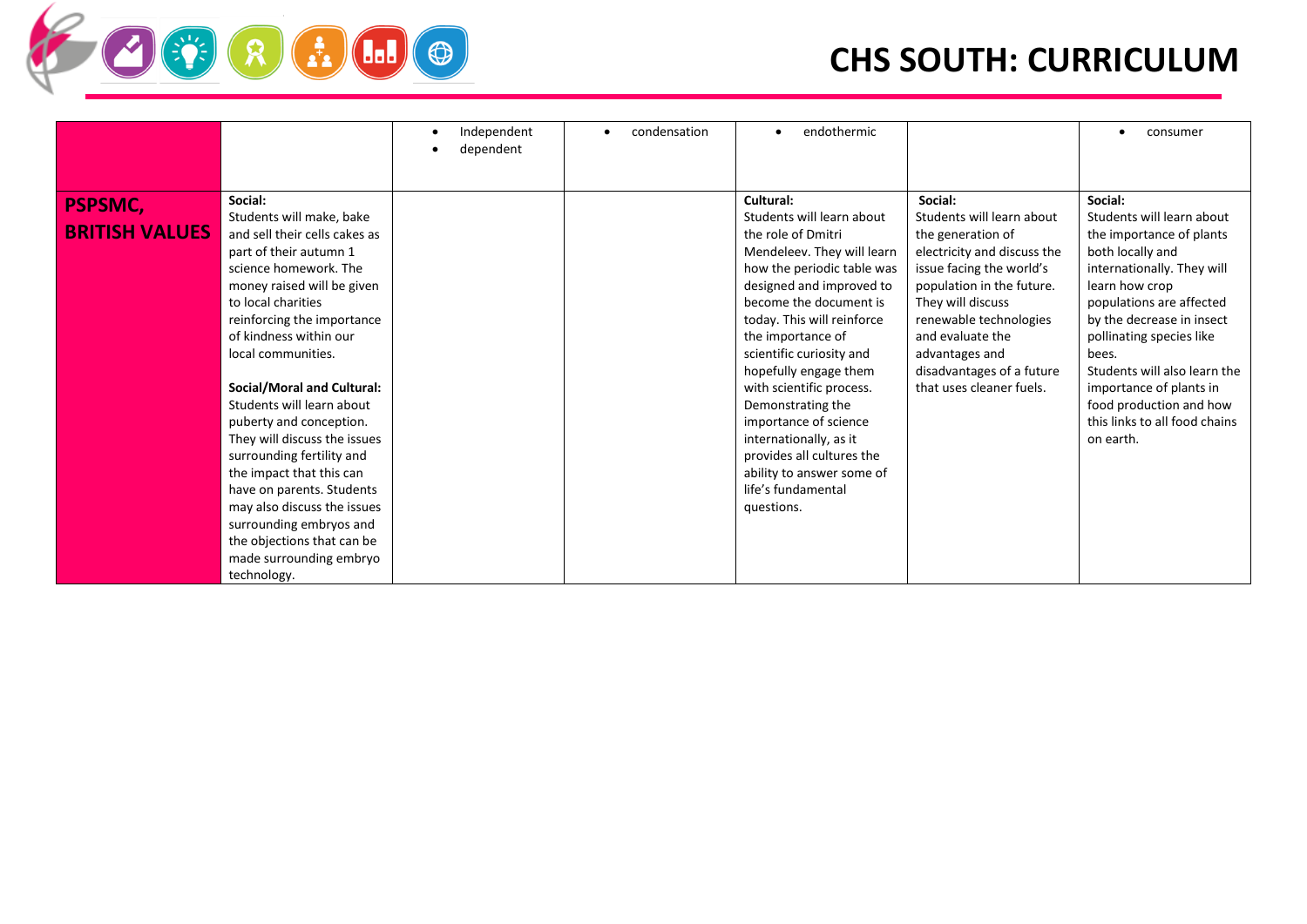

| <b>Year Group</b>                     | 8                                                                                                                                                                                                                                                                                                                                                                                                              |                                                                                                                                                                        |                                                                                                                                                                                                                           |                                                                                                                                                                                                                                                                           |                                                                                                                                                                                                      |                                                                                                                                                                                                                          |  |  |
|---------------------------------------|----------------------------------------------------------------------------------------------------------------------------------------------------------------------------------------------------------------------------------------------------------------------------------------------------------------------------------------------------------------------------------------------------------------|------------------------------------------------------------------------------------------------------------------------------------------------------------------------|---------------------------------------------------------------------------------------------------------------------------------------------------------------------------------------------------------------------------|---------------------------------------------------------------------------------------------------------------------------------------------------------------------------------------------------------------------------------------------------------------------------|------------------------------------------------------------------------------------------------------------------------------------------------------------------------------------------------------|--------------------------------------------------------------------------------------------------------------------------------------------------------------------------------------------------------------------------|--|--|
| <b>Rationale/</b><br><b>Narrative</b> | To further develop knowledge in Biology, Chemistry and Physics and to explore and engage pupil's curiosity of the natural world. Students will<br>continue to develop their ability to write and carry out scientific investigations and then explore more fundamental areas of science which<br>include; disease, immunity, diet, health, organ systems, separation techniques, forces, motion and evolution. |                                                                                                                                                                        |                                                                                                                                                                                                                           |                                                                                                                                                                                                                                                                           |                                                                                                                                                                                                      |                                                                                                                                                                                                                          |  |  |
|                                       | Autumn 1-                                                                                                                                                                                                                                                                                                                                                                                                      | Autumn 2-                                                                                                                                                              | Spring 1 – Genes                                                                                                                                                                                                          | Spring $2 -$                                                                                                                                                                                                                                                              | Summer 1-                                                                                                                                                                                            | <b>Summer 2</b>                                                                                                                                                                                                          |  |  |
|                                       | <b>Health, nutrition</b>                                                                                                                                                                                                                                                                                                                                                                                       | <b>Forensics</b>                                                                                                                                                       | and Evolution                                                                                                                                                                                                             | <b>Disease</b>                                                                                                                                                                                                                                                            | waves and                                                                                                                                                                                            | <b>Motion and</b>                                                                                                                                                                                                        |  |  |
|                                       | and organ<br>systems                                                                                                                                                                                                                                                                                                                                                                                           | (separating techniques,<br>acids and alkalis)                                                                                                                          |                                                                                                                                                                                                                           | (transmission and<br>immunity)                                                                                                                                                                                                                                            | energy transfer                                                                                                                                                                                      | <b>FOrces</b> (speed and<br>energy transfers)                                                                                                                                                                            |  |  |
| <b>KNOWLEDGE</b>                      | <b>Health and Nutrition</b><br>Diet.<br>Food groups<br>Food tests<br>Diabetes.<br>Digestive system.<br>Modelling the journey of<br>food.<br>Enzyme digestion<br>Respiratory system<br>Gas exchange<br>Impact of exercise<br>Heart<br>Drugs (recreational and<br>drugs in sport).                                                                                                                               | Forensics<br><b>Separating Mixtures</b><br><b>States of Matter</b><br>Density<br>Measuring pH<br>Neutralisation<br><b>Acids and Alkalis</b><br><b>Using Indicators</b> | Genes and Evolution<br>Variation<br>The structure of DNA<br>Genes, chromosomes and<br>the nucleus<br>Genetic modification<br>Selective breeding<br>Natural selection<br>Evolution<br>Extinction<br>Wild life conservation | <b>Bacterial disease</b><br>Viral disease<br>Fungal disease<br>Bacterial numeracy<br>Malaria<br>Transmission and defence<br>immunity<br>Spreading microbes<br>Human defence system<br>Defence<br>Vaccination<br><b>MMR</b><br>Antibiotics and pain killers<br><b>MRSA</b> | Energy transfer<br>Waves<br>Wave equations<br>Transverse and<br>longitudinal waves<br>Reflection<br>Refraction<br>Dispersion<br>Sound<br>Transfer of sound through<br>matter<br>Structure of the Ear | <b>Motion and Forces</b><br><b>Measuring forces</b><br><b>Resultant force</b><br>Friction<br>Gravity<br>Air resistance<br>Hooke's Law<br>Calculating speed<br>Distance time graphs<br>Speed and velocity<br>Acceleration |  |  |
| <b>SKILLS</b>                         | Students will learn to write<br>persuasive articles.<br>Students will learn how to<br>evaluate models and carry<br>out dissections<br>Students will carry<br>out/write up scientific<br>investigations:                                                                                                                                                                                                        | Students will carry<br>out/write up scientific<br>investigations:<br>Students will<br>investigate<br>density<br>Students will<br>investigate the                       | Students will develop<br>oracy and presentation<br>skills.<br>Students will also learn<br>how to write evaluations<br>and comparisons<br>effectively.                                                                     | Students will carry<br>out/write up scientific<br>investigations:<br>Students will<br>investigate<br>antibiotics<br>Students will<br>investigate the                                                                                                                      | Students will carry<br>out/write up scientific<br>investigations:<br>Students will<br>investigate<br>waves in solids<br>and liquids<br>Students will<br>investigate ray                              | Students will learn how to<br>use and apply key<br>terminology and data such<br>as:<br>Repeats<br>Reliability<br>Reproducibility<br>Mean<br>Error<br>Accuracy                                                            |  |  |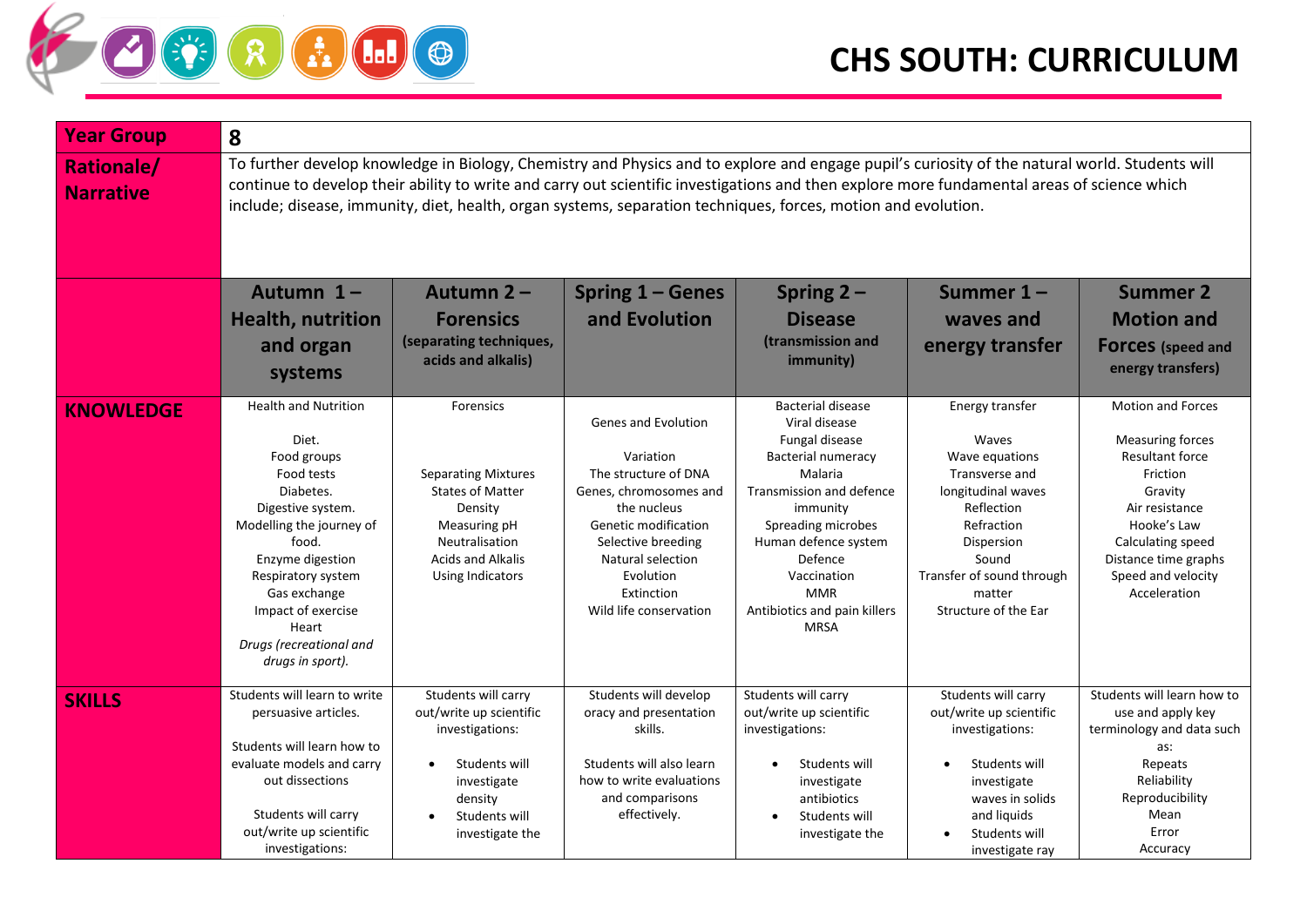

|                    | Students will<br>$\bullet$<br>investigate food<br>groups and food<br>tests<br>Students will<br>$\bullet$<br>investigate the<br>pH of different<br>substances<br>Students will<br>$\bullet$<br>carry out<br>filtration and<br>evaporation<br>techniques.<br>Students will<br>$\bullet$<br>learn the<br>importance of<br>sample size<br>when carrying<br>out research<br>projects, and<br>consider factors<br>that might affect<br>a scientific study.<br>(e.g. age/gender<br>etc.) | pH of different<br>substances<br>Students will<br>carry out<br>filtration and<br>evaporation<br>techniques.                                                                                                                                                       |                                                                                                                                                                                                                                | spread of<br>bacteria<br>Students will<br>$\bullet$<br>investigate how<br>to spread<br>bacteria                                                                                                                                                          | diagrams<br>(reflection and<br>refraction)<br>Students will<br>investigate the<br>speed of sound<br>in air                                                                                                                                                | Students will carry<br>out/write up scientific<br>investigations:<br>Students will<br>$\bullet$<br>investigate<br>speed<br>Students will<br>$\bullet$<br>investigate the<br>extension of a<br>spring<br>Students will<br>$\bullet$<br>design and<br>present<br>information<br>about the energy<br>changes in a<br>rollercoaster |
|--------------------|-----------------------------------------------------------------------------------------------------------------------------------------------------------------------------------------------------------------------------------------------------------------------------------------------------------------------------------------------------------------------------------------------------------------------------------------------------------------------------------|-------------------------------------------------------------------------------------------------------------------------------------------------------------------------------------------------------------------------------------------------------------------|--------------------------------------------------------------------------------------------------------------------------------------------------------------------------------------------------------------------------------|----------------------------------------------------------------------------------------------------------------------------------------------------------------------------------------------------------------------------------------------------------|-----------------------------------------------------------------------------------------------------------------------------------------------------------------------------------------------------------------------------------------------------------|---------------------------------------------------------------------------------------------------------------------------------------------------------------------------------------------------------------------------------------------------------------------------------------------------------------------------------|
| <b>ASSESSMENTS</b> | Students will be assessed<br>on:<br>Pupils will write<br>$\bullet$<br>a scientific<br>report that<br>describes how to<br>test proteins,<br>carbohydrates<br>and fats. (peer<br>assessment)<br>Writing<br>$\bullet$<br>creatively<br>(journey of a<br>cheese<br>sandwich)                                                                                                                                                                                                          | Students will be assessed<br>on:<br>Writing a<br>scientific report<br>about how to<br>calculate density<br>Multiple choice<br>revision test<br>(covering<br>knowledge from<br>Autumn 2 Yr8)<br>Progress test (all<br>knowledge<br>content from<br>Autumn 1 and 2) | Students will be assessed<br>on:<br>Writing an<br>$\bullet$<br>evaluation about<br>the positives and<br>negatives of<br>selective<br>breeding<br>$MCT - revision$<br>$\bullet$<br>(covering<br>knowledge from<br>summer 1 Yr8) | Students will be assessed<br>on:<br>Writing a<br>$\bullet$<br>persuasive<br>argument.<br>Should we<br>vaccinate?<br>Oracy task $-$<br>pupils will also<br>give speeches<br>about the<br>importance of<br>vaccinations<br>Progress test (all<br>knowledge | Students will be assessed<br>on:<br>Waves<br>$\bullet$<br>assessment<br>Writing a<br>scientific report<br>about how to<br>measure<br>reflection and<br>refraction in a<br>glass block.<br>MCT - revision<br>(covering<br>knowledge from<br>spring 2 Yr8). | Students will be assessed<br>on:<br>Forces assessment<br>MCT - revision<br>$\bullet$<br>(covering<br>knowledge from<br>summer 2 Yr8)<br>Progress test (all<br>$\bullet$<br>knowledge<br>content from<br>Autumn, spring<br>and summer)                                                                                           |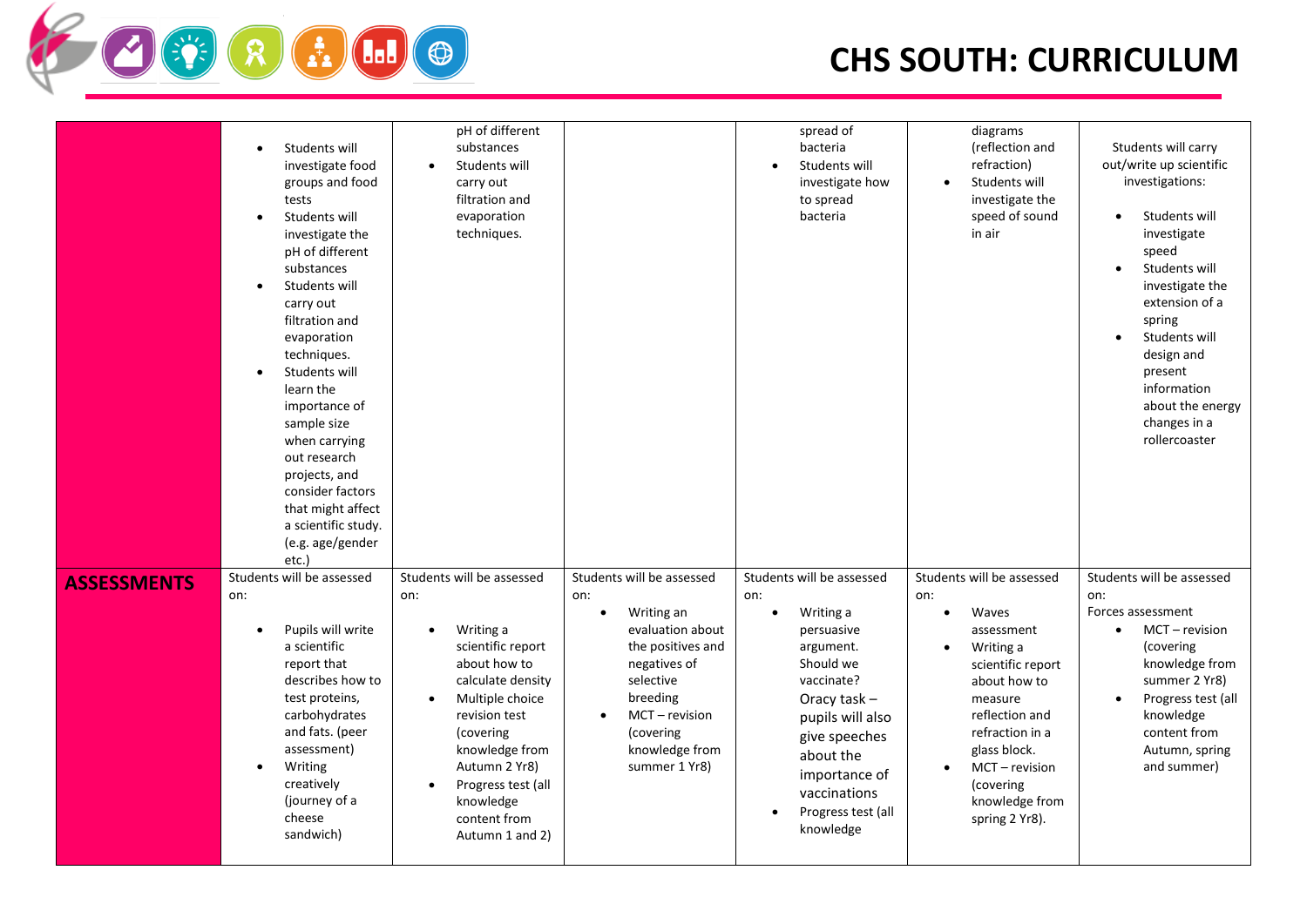

|                      | Writing<br>$\bullet$                                     |                              |                             | content from                                         |                             |                             |
|----------------------|----------------------------------------------------------|------------------------------|-----------------------------|------------------------------------------------------|-----------------------------|-----------------------------|
|                      | creatively                                               |                              |                             | Year 7).                                             |                             |                             |
|                      | (Journey of an                                           |                              |                             |                                                      |                             |                             |
|                      | oxygen                                                   |                              |                             |                                                      |                             |                             |
|                      | molecule)                                                |                              |                             |                                                      |                             |                             |
|                      | Multiple choice<br>٠                                     |                              |                             |                                                      |                             |                             |
|                      | revision test                                            |                              |                             |                                                      |                             |                             |
|                      | (covering                                                |                              |                             |                                                      |                             |                             |
|                      | knowledge from                                           |                              |                             |                                                      |                             |                             |
|                      | Autumn 1 Yr8)                                            |                              |                             |                                                      |                             |                             |
| <b>HOME</b>          | TEAMS homework's                                         | <b>TEAMS homework's</b>      | <b>TEAMS homework's</b>     | TEAMS homework's                                     | <b>TEAMS homework's</b>     | TEAMS homework's            |
|                      | relevant to the topic being                              | relevant to the topic being  | relevant to the topic being | relevant to the topic being                          | relevant to the topic being | relevant to the topic being |
| <b>LEARNING</b>      | studied - one per week                                   | studied.                     | studied - one per week      | studied.                                             | studied - one per week      | studied.                    |
|                      |                                                          |                              |                             |                                                      |                             |                             |
|                      |                                                          | Revision booklet relevant    |                             | Revision booklet relevant                            |                             | Revision booklet relevant   |
|                      |                                                          | to the END OF TOPIC TEST.    |                             | to the END OF TOPIC TEST.                            |                             | to the END OF TOPIC TEST.   |
|                      |                                                          |                              |                             |                                                      |                             |                             |
| <b>READING,</b>      | Reading: students will read                              | Writing: Students will       | Reading: students will read | Writing: Students will                               | Writing: Students will      | Writing: Students will      |
|                      | and analyse various texts                                | learn how to write           | texts about genetics and    | learn how to write                                   | learn how to write          | learn how to write          |
| <b>WRITING, TALK</b> | that given them a firmer                                 | scientifically. They will    | evolution. They will carry  | scientifically. They will                            | scientifically. They will   | scientifically. They will   |
|                      | understanding of the key                                 | write a scientific report    | out comprehension           | write a scientific report                            | write a scientific report   | write a scientific report   |
|                      | words shown below. They                                  | that demonstrates how to     | exercises to help them      | that demonstrates how to                             | that demonstrates           | that describes how a        |
|                      | will carry out                                           | use evidence to test a       | develop higher levels of    | use evidence to test a                               | understanding of            | spring behaves under load.  |
|                      | comprehension exercises                                  | scientific hypothesis. This  | literacy specific to how    | scientific hypothesis. This                          | reflection and refraction.  |                             |
|                      | to help them develop                                     | will be about how to         | energy is transferred along | will be about aseptic                                | This will include ray       |                             |
|                      | higher levels of literacy.                               | calculate density in regular | a food chain or web.        | technique. They will write                           | diagrams from the           |                             |
|                      |                                                          | and irregular shaped         |                             | about how to spread                                  | practical they have         |                             |
|                      | Writing: students will use                               | objects.                     | Writing: Students will      | bacteria aseptically.                                |                             |                             |
|                      | the creative writing skills                              |                              | write an essay about the    |                                                      |                             |                             |
|                      | they have learnt in English                              |                              | evolution of the            | Reading: students will read                          |                             |                             |
|                      | to produce a piece of                                    |                              | Neanderthals. Using         | and analyse various texts                            |                             |                             |
|                      | creative writing in science.                             |                              | knowledge and skills that   | that given them a firmer<br>understanding of the key |                             |                             |
|                      | This will link to digestion                              |                              | they have learnt            |                                                      |                             |                             |
|                      | and is about the journey of<br>a cheese sandwich through |                              | throughout the topic to     | words shown below. They<br>will carry out            |                             |                             |
|                      | the digestive system.                                    |                              | supplement their work.      | comprehension exercises                              |                             |                             |
|                      |                                                          |                              |                             | to help them develop                                 |                             |                             |
|                      |                                                          |                              |                             | higher levels of literacy.                           |                             |                             |
|                      |                                                          |                              |                             |                                                      |                             |                             |
|                      |                                                          |                              |                             |                                                      |                             |                             |
| <b>TIER 3 VOCAB</b>  |                                                          |                              |                             |                                                      |                             |                             |
|                      | SEEC:                                                    | SEEC:                        | SEEC:                       | SEEC:                                                |                             | SEEC:                       |
|                      | Digestion<br>$\bullet$                                   | Indicator<br>$\bullet$       | Variation                   | <b>Disease</b><br>$\bullet$                          | SEEC:                       | Potential energy            |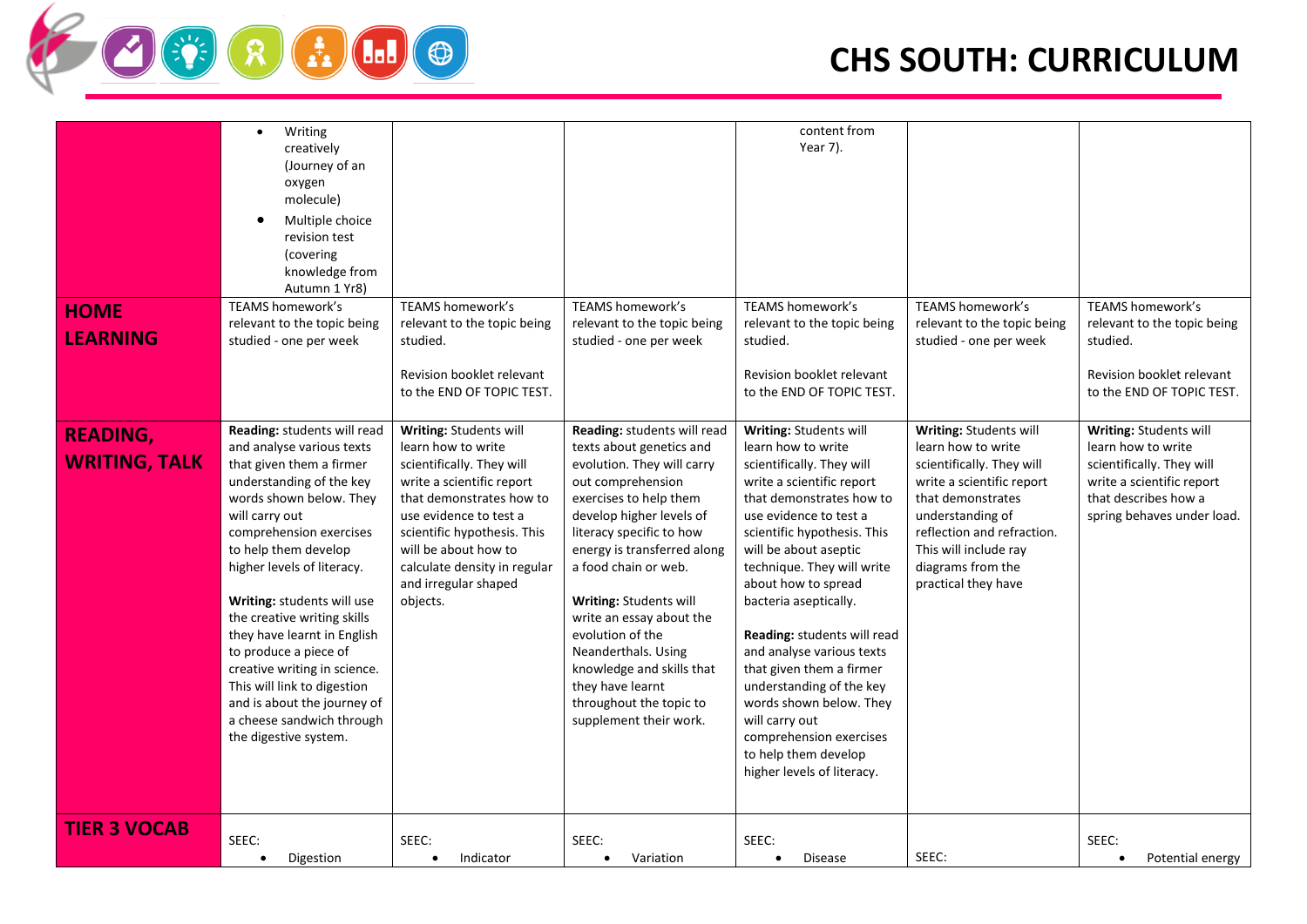# **FRADO**

|                                         | <b>Diffusion</b><br>٠<br>Alveoli<br>Villi<br>Circulatory<br>Respiratory                                                                                                                                                                                                                                                                                                      | State of matter<br>$\bullet$<br>Separation<br>Filtration<br>Mixture<br>$\bullet$<br>Distillation<br>Density<br>$\bullet$                                                                                                                                                           | Evolution<br>$\bullet$<br>Genetic<br>Environmental<br>Mutation<br>Conservation<br>Extinction                                                                                                                                                                                                                                                                                                                         | Immunity<br>$\bullet$<br>Transmission<br>Communicable<br>Pathogen<br>Aseptic<br>vaccination                                                                                                                                                                                                                                                                                                                                                                                                                                                                                 | Reflection<br>Refraction<br>Energy<br>Transverse<br>Longitudinal | Conservation<br>Elastic<br>Deformation<br>Extension<br>compression |
|-----------------------------------------|------------------------------------------------------------------------------------------------------------------------------------------------------------------------------------------------------------------------------------------------------------------------------------------------------------------------------------------------------------------------------|------------------------------------------------------------------------------------------------------------------------------------------------------------------------------------------------------------------------------------------------------------------------------------|----------------------------------------------------------------------------------------------------------------------------------------------------------------------------------------------------------------------------------------------------------------------------------------------------------------------------------------------------------------------------------------------------------------------|-----------------------------------------------------------------------------------------------------------------------------------------------------------------------------------------------------------------------------------------------------------------------------------------------------------------------------------------------------------------------------------------------------------------------------------------------------------------------------------------------------------------------------------------------------------------------------|------------------------------------------------------------------|--------------------------------------------------------------------|
| <b>PSPSMC,</b><br><b>BRITISH VALUES</b> | Physical, Social and<br>cultural:<br>Students will learn about<br>the importance of a<br>healthy diet. They will<br>learn about non -<br>communicable diseases<br>that can be obtained<br>through a lack of exercise<br>and poor diet. They will<br>also discuss the impact<br>diet can have on physical,<br>and mental health, and its<br>effects on society as a<br>whole. | Social:<br>Students will learn about<br>the wider role that acids<br>and alkalis play in society.<br>From cleaning products<br>and sanitisers through to<br>foods.<br>Giving context to the<br>chemicals they use in the<br>classroom and the dangers<br>they can pose in society. | Moral, Social and cultural:<br>Students will learn about<br>the importance of animal<br>conservation and the role<br>humans can play in<br>protecting endangered<br>species from extinction.<br>They will learn / research<br>specific animals like the<br>elephant and rhino and<br>discuss ideas they<br>implement personally to<br>improve the overall<br>welfare of animals within<br>our society and the world. | <b>Social and Cultural:</b><br>Students will learn about<br>the transfer of various<br>diseases. They will learn<br>about the importance of<br>vaccinations and the myths<br>and misconceptions that<br>currently surround these<br>topics.<br><b>Moral:</b><br>Students will discuss the<br>morality of forcing<br>members of society to<br>be vaccinated.<br>Students will learn about<br>the impact of<br>communicable disease like<br>malaria and gonorrhea and<br>how we can prevent the<br>transmission of disease to<br>reduce the use of<br>antibiotics in society. |                                                                  |                                                                    |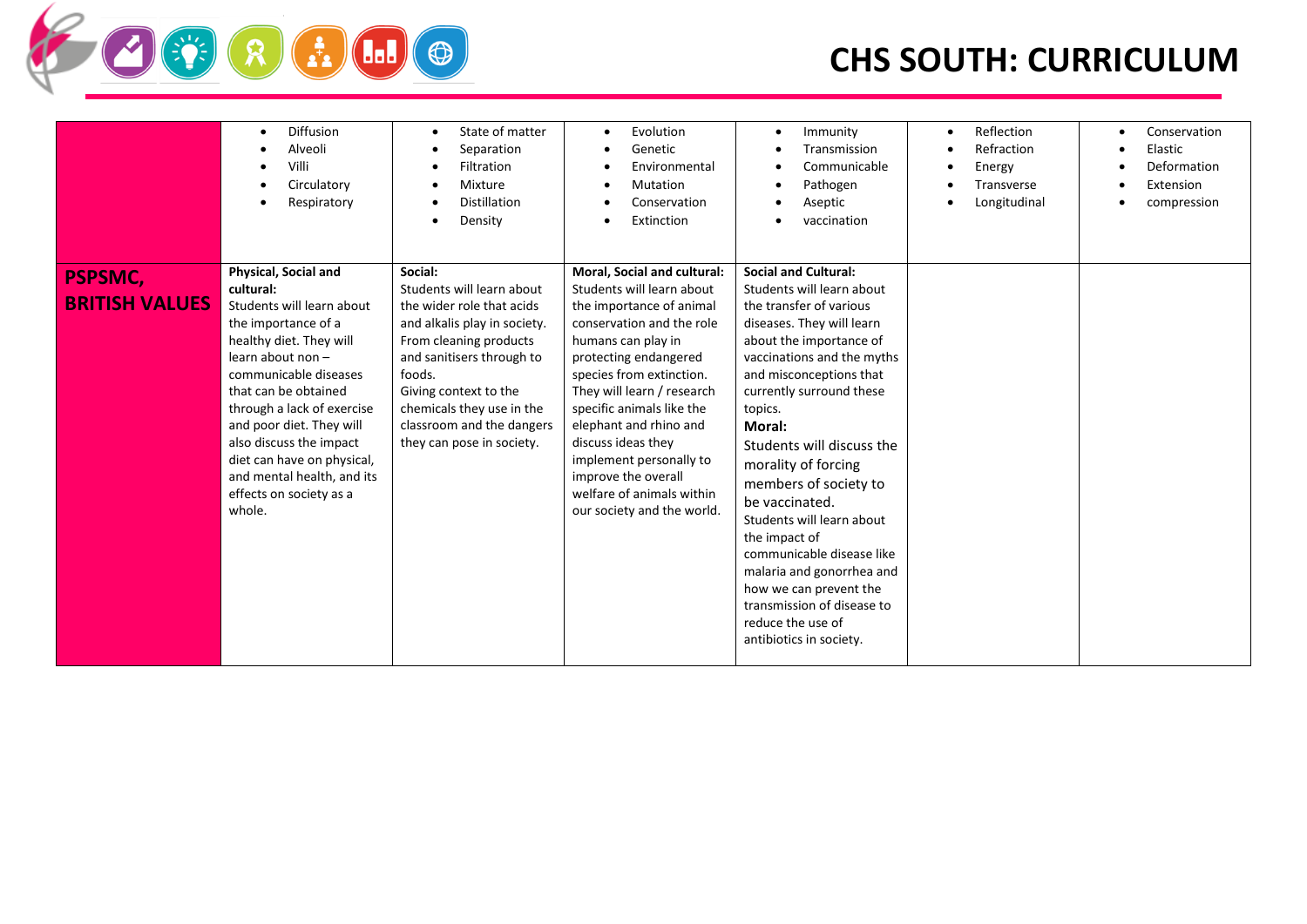| <b>Year Group</b>                     | 9                                                                                                                                                                                                                                                                                                                                                                                                                                                                                                                  |                                                                                                                                                                                                                                                                     |                                                                                                                                                                                                                                                                             |                                                                                                                                                                                                                                                                                     |                                                                                                                                                                                                                                                                   |                                                                                                                                                                                               |  |  |
|---------------------------------------|--------------------------------------------------------------------------------------------------------------------------------------------------------------------------------------------------------------------------------------------------------------------------------------------------------------------------------------------------------------------------------------------------------------------------------------------------------------------------------------------------------------------|---------------------------------------------------------------------------------------------------------------------------------------------------------------------------------------------------------------------------------------------------------------------|-----------------------------------------------------------------------------------------------------------------------------------------------------------------------------------------------------------------------------------------------------------------------------|-------------------------------------------------------------------------------------------------------------------------------------------------------------------------------------------------------------------------------------------------------------------------------------|-------------------------------------------------------------------------------------------------------------------------------------------------------------------------------------------------------------------------------------------------------------------|-----------------------------------------------------------------------------------------------------------------------------------------------------------------------------------------------|--|--|
| <b>Rationale/</b><br><b>Narrative</b> | In year 9 pupils will continue to follow the KS3 national curriculum and develop their understanding of topical issues that currently polarise<br>national and international opinions: like global warming, power generation, stem cells and lifestyle choices. Pupils will link what they learn in year<br>9 to the fundamental concepts they have developed in years 8 and 9 and build upon their evaluating and data handling skills, so that they can<br>become the analytical scientific minds of the future. |                                                                                                                                                                                                                                                                     |                                                                                                                                                                                                                                                                             |                                                                                                                                                                                                                                                                                     |                                                                                                                                                                                                                                                                   |                                                                                                                                                                                               |  |  |
|                                       | Autumn 1                                                                                                                                                                                                                                                                                                                                                                                                                                                                                                           | <b>Autumn 2</b>                                                                                                                                                                                                                                                     | <b>Spring 1</b>                                                                                                                                                                                                                                                             | <b>Spring 2</b>                                                                                                                                                                                                                                                                     | <b>Summer 1</b>                                                                                                                                                                                                                                                   | <b>Summer 2</b>                                                                                                                                                                               |  |  |
| <b>KNOWLEDGE</b>                      | <b>Energy</b><br>Energy stores<br>Energy transfers<br>Energy efficiency<br>Energy dissipation<br>Power<br>Energy costs<br>Power stations<br>Non renewable energy<br>Renewable energy<br>Evaluating energy<br>sources.                                                                                                                                                                                                                                                                                              | The Earth's structure,<br>atmosphere and the<br>planets.<br>Global warming<br>The rock cycle (types of<br>rock)<br>The Earth's structure<br>Composition of the<br>atmosphere<br>Days and seasons<br>Space (planets, stars and<br>galaxies)<br>Gravity on Earth      | <b>Cellular Processes</b><br>Cells<br>Types of cells<br>Cell differentiation and<br>growth<br>Stem cells<br>Diffusion and active<br>transport in cells<br>Osmosis in cells<br>Investigating osmosis in<br>cells<br>Aerobic and anaerobic<br>respiration in cells<br>systems | Principles of organization<br>and disease<br>Cells to tissues<br>Digestive enzymes and<br>digestion<br>Investigating enzymes in<br>digestion<br>Health issues<br>Lifestyle choices<br>Cancer<br>The heart and blood<br>vessels<br>Components of the blood<br>Coronary heart disease | <b>Energy efficiency work</b><br>and power<br>Power<br>work<br>Conservation and<br>dissipation of energy<br>Energy transfers in a<br>system<br>Efficiency<br>Specific heat capacity                                                                               | <b>Retrieval practice</b><br>atoms and elements<br>Waves light and sound<br>Speed and Forces<br>Electricity and magnetism<br>Plants and Photosynthesis<br>States and separating<br>techniques |  |  |
| <b>SKILLS</b>                         | Evaluation of energy<br>resources using data<br>sources.<br>Analyse advantages and<br>disadvantages of<br>renewable energy.<br>Students will build a model<br>power station in groups<br>and produce a<br>presentation about the<br>different parts. They will<br>also discuss the issues<br>surrounding non                                                                                                                                                                                                       | Analysis of data from the<br>department of<br>energy relating to global<br>warming.<br>Interpret graphs showing<br>climate change data.<br>Practical skills- analysis of<br>rock samples, and<br>identification using data.<br>Use of prefixes-kilo, mega,<br>giga. | <b>Practical skills- Osmosis</b><br>practical: measuring the<br>change in mass of potato<br>pieces.<br>Exercise practical:<br>measuring change in pulse<br>rate and breathing rate.<br>Interpret/analyse data<br>from tables and graphs.                                    | Students will learn how to<br>investigate the effect of<br>different factors on<br>enzyme activity.<br>Students will use models<br>to explain enzyme action.                                                                                                                        | A large focus on Maths in<br>Science<br>Students will learn how to<br>calculate energy changes<br>Recall and apply the<br>following equations:<br>$KE = 1/2$ mv <sup>2</sup><br>GPE= mgh<br>$P = E/t$<br>$P = W/t$<br>Use of equations to<br>calculate efficiency | Recall and apply the<br>following equations:<br>$s = \lambda \times f$<br>$F = ma$<br>$V = d/t$                                                                                               |  |  |

 $R$   $\left( 1 \right)$   $\left( 1 \right)$   $\left( 0 \right)$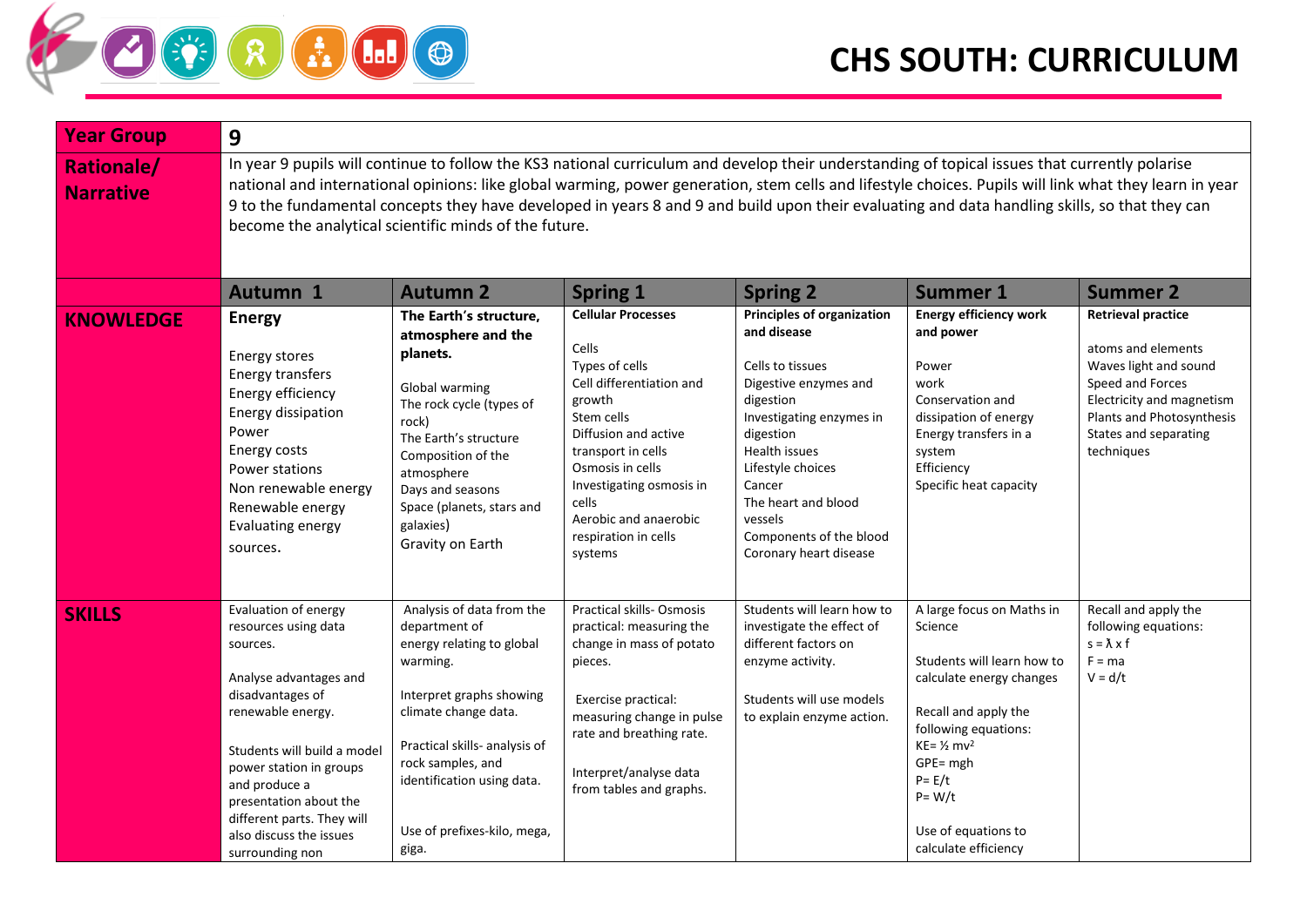

|                                         | renewable resources like<br>coal and gas.                                                                                                                                                                                                                       |                                                                                                                                                                                                                                                                                                                                                               | Draw conclusion from<br>experimental data                                                                                                                                                                                                                                                                                                                                             |                                                                                                                                                                                                                                                                               |                                                                                                                                                                                                                                                                                                    |                                                                                                                                                                                                                                   |
|-----------------------------------------|-----------------------------------------------------------------------------------------------------------------------------------------------------------------------------------------------------------------------------------------------------------------|---------------------------------------------------------------------------------------------------------------------------------------------------------------------------------------------------------------------------------------------------------------------------------------------------------------------------------------------------------------|---------------------------------------------------------------------------------------------------------------------------------------------------------------------------------------------------------------------------------------------------------------------------------------------------------------------------------------------------------------------------------------|-------------------------------------------------------------------------------------------------------------------------------------------------------------------------------------------------------------------------------------------------------------------------------|----------------------------------------------------------------------------------------------------------------------------------------------------------------------------------------------------------------------------------------------------------------------------------------------------|-----------------------------------------------------------------------------------------------------------------------------------------------------------------------------------------------------------------------------------|
| <b>ASSESSMENTS</b>                      | Students will be assessed<br>on:<br>Pupils will evaluate the<br>positives and negatives of<br>renewable and non<br>renewable power.<br>Pupils will build a model<br>Power station and then<br>present their work to their<br>peers (Oracy task - group<br>work) | Students will be assessed<br>on:<br>How to save the world<br>write up-letter on how to<br>reduce climate change.<br>End of topic test<br>(L1/L2/L3) or Earth and<br>space MCT<br>Progress test End of KS3<br>Exam                                                                                                                                             | Students will be assessed<br>on:<br>Investigating osmosis in<br>cells (potato)                                                                                                                                                                                                                                                                                                        | Students will be assessed<br>on:<br>Progress test<br>Organisation MCT<br>Progress test Autumn and<br>Spring content                                                                                                                                                           | Students will be assessed<br>on:<br>Write up / how to use<br>microscopes and produce<br>magnified images.                                                                                                                                                                                          | Students will be assessed<br>on:<br>End of year test                                                                                                                                                                              |
| <b>HOME</b><br><b>LEARNING</b>          | <b>TEAMS homework's</b><br>relevant to the topic being<br>studied - one per week                                                                                                                                                                                | <b>TEAMS homework's</b><br>relevant to the topic being<br>studied.<br>Revision booklet relevant<br>to the END OF TOPIC TEST.                                                                                                                                                                                                                                  | <b>TEAMS homework's</b><br>relevant to the topic being<br>studied - one per week                                                                                                                                                                                                                                                                                                      | TEAMS homework's<br>relevant to the topic being<br>studied.<br>Revision booklet relevant<br>to the END OF TOPIC TEST.                                                                                                                                                         | <b>TEAMS homework's</b><br>relevant to the topic being<br>studied - one per week                                                                                                                                                                                                                   | <b>TEAMS homework's</b><br>relevant to the topic being<br>studied.<br>Revision booklet relevant<br>to the END OF TOPIC TEST.                                                                                                      |
| <b>READING,</b><br><b>WRITING, TALK</b> | Talk:<br>Students learn about the<br>structure and function of a<br>gas/coal power station<br>through talk and discuss<br>the issues surrounding<br>their use.<br>Writing: Students write an<br>evaluation of renewable<br>and non renewable power              | Reading:<br>Students will read various<br>articles on fossil fuels and<br>a crematorium to evaluate<br>the use of fossil fuels.<br>Students will read<br>information slides relating<br>to global warming and use<br>these to answer<br>comprehension questions.<br>Writing:<br>Students will write a letter<br>to the government<br>detailing steps they can | Reading, Writing and<br>Talk:<br>Students learn about<br>plant organisation through<br>talk. They will quiz each<br>other, ask and answer<br>questions and offer<br>instructions to a partner<br>drawing plant structures.<br>Writing:<br>Students will continue to<br>write scientifically in their<br>write up of required<br>practical- Investigating<br>photosynthesis. This will | Talk:<br>Students talk about how<br>lifestyle choice can affect<br>their physical and mental<br>health using the science<br>faculty ABC oracy<br>strategies.<br>Writing:<br>Students will write up the<br>investigation on the<br>conditions which affect<br>enzyme activity. | Talk:<br>Students talk about how<br>energy is transferred from<br>one store to another.<br>Writing:<br>They will write up the<br>investigation on how<br>different types of<br>insulation affect heat<br>transfer.<br><b>Reading:</b><br>They will read about<br>different types of<br>insulation. | Talk:<br>Students talk about which<br>techniques are used to<br>separate different<br>mixtures.<br>Writing:<br>They will be applying their<br>knowledge of KS3 to<br>answer extend written<br>answers from the KS3<br>curriculum. |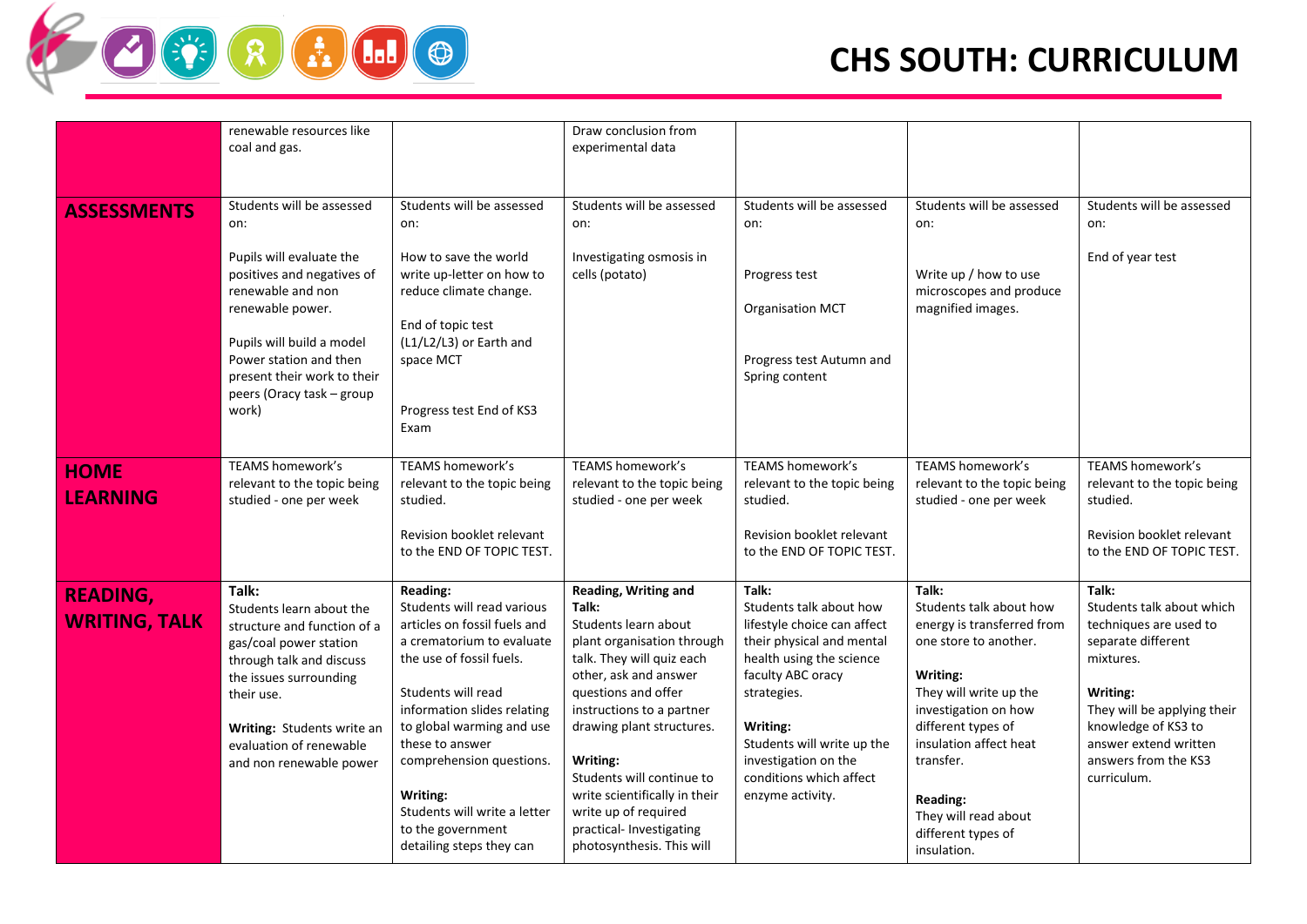

|                                         |                                                                                  | take to minimise global<br>warming and the impacts<br>of using non-renewable<br>energy. They will also<br>analyse letter structure in<br>this task. | include forming a<br>hypothesis, identifying<br>variables and<br>interpretation of data.                                                   |                                                                                                                                                                                                                                                                                                                                             |                                                                                                                                                                       | Reading:<br>Using the CHS south<br>reading strategies to<br>analyse and deconstruct<br>KS3 assessment questions.                                                                                                                                                                                                                                                                            |
|-----------------------------------------|----------------------------------------------------------------------------------|-----------------------------------------------------------------------------------------------------------------------------------------------------|--------------------------------------------------------------------------------------------------------------------------------------------|---------------------------------------------------------------------------------------------------------------------------------------------------------------------------------------------------------------------------------------------------------------------------------------------------------------------------------------------|-----------------------------------------------------------------------------------------------------------------------------------------------------------------------|---------------------------------------------------------------------------------------------------------------------------------------------------------------------------------------------------------------------------------------------------------------------------------------------------------------------------------------------------------------------------------------------|
| <b>TIER 3 VOCAB</b>                     | Renewable<br>Non Renewable<br>Finite<br>Replenished                              | Sedimentary<br>Igneous<br>Metamorphic<br>Erosion<br>Compaction                                                                                      | <b>DNA</b><br>Genome<br>Variation<br>Organisation<br>Osmosis<br>Diffusion<br>Enzyme<br>Benign<br>Malignant<br>Tumour / cancer              | Cells<br><b>Tissues</b><br>Organs<br>Organ systems<br>Enzymes<br><b>Biological catalysts</b><br>Lipase<br>Amylase<br>Protease<br>Carbohydrase<br>Stomach<br>Small intestine<br>Diffusion<br>Absorption<br>Obesity<br>Anorexia<br>Depression<br><b>Statins</b><br>White blood cells<br>Red blood cell<br>Platelets<br>Plaques<br>Cholesterol | Watts<br>Joules<br>Power<br>Kinetic<br>Gravitational<br>Thermal<br><b>Energy stores</b><br>Radiation<br>Forces<br>Electricity<br>Efficiency<br>Specific heat capacity | Proton<br>Neutron<br>Electron<br>Shells/energy levels<br>Amplitude<br>Frequency<br>Wavelength<br>Displacement<br>Time period<br>North pole<br>South pole<br>Attract<br>Repel<br>Chloroplast<br>Chlorophyll<br>Glucose<br>Pigment<br>Solid<br>Liquid<br>Gas<br>Freeze<br>Melt<br>Boil<br>Evaporate<br>Condense<br>Sublime<br>Chromatography<br>Filtration<br>Crystallization<br>Distillation |
| <b>PSPSMC,</b><br><b>BRITISH VALUES</b> | Social, Moral and<br>Spiritual:<br>Exploring issues around<br>renewable and non- | <b>Social and Moral:</b><br>Students will learn about<br>their carbon footprint, and<br>how this impacts globally<br>on climate change.             | <b>Social and Moral:</b><br>Students will explore the<br>issues around health and<br>what they can do to lead<br>a healthier lifestyle and | <b>Social and Moral:</b><br>Students will explore the<br>issues around health and<br>what they can do to lead<br>a healthier lifestyle and                                                                                                                                                                                                  | <b>Social and Moral:</b><br>Students will explore the<br>issues around how we<br>generate electricity and<br>the impacts on the                                       | <b>Social and Moral:</b><br>Students will learn about<br>have water can be<br>separated from salt water<br>to create clean drinking                                                                                                                                                                                                                                                         |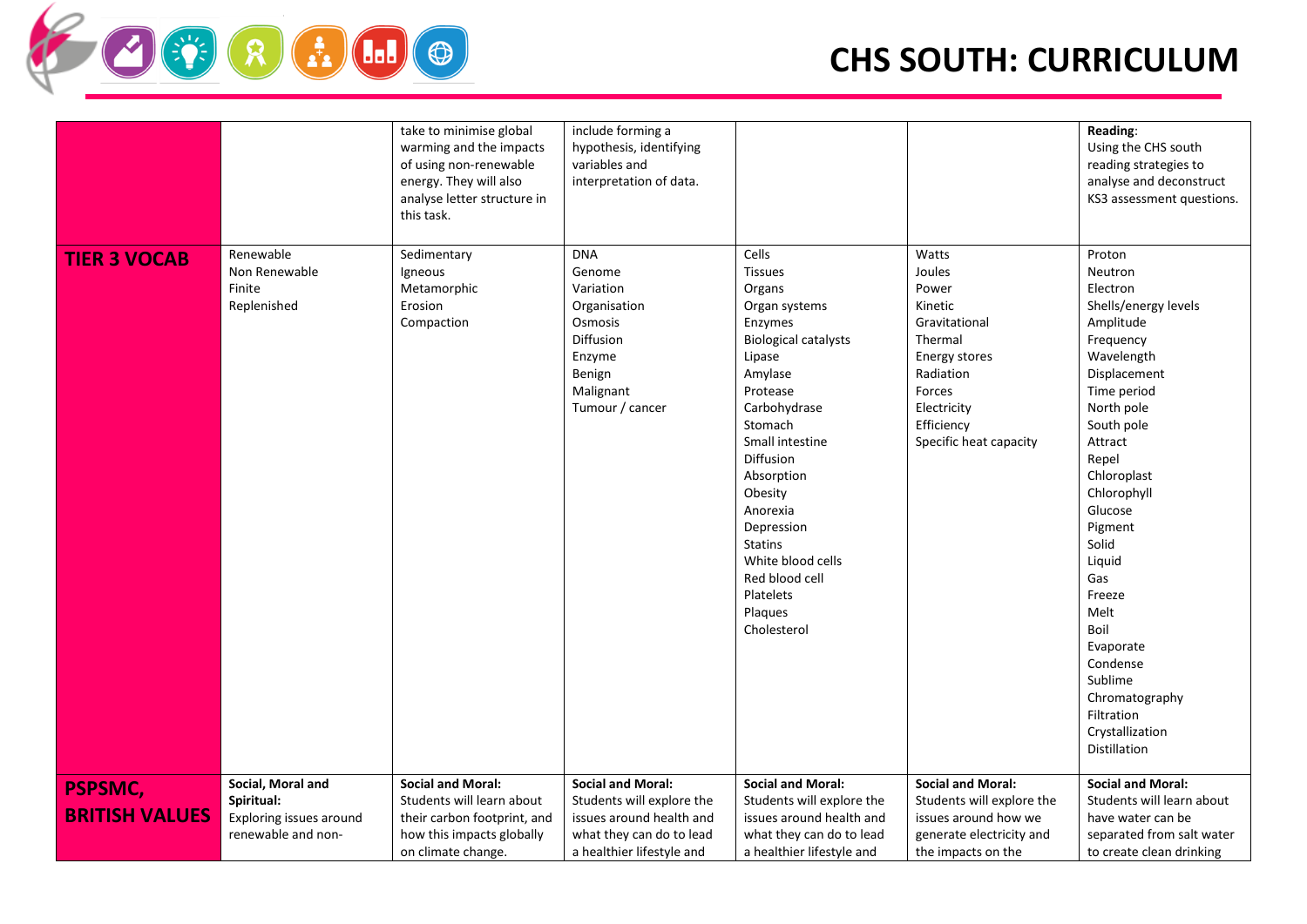

| renewable energy            | Students will learn simple | ways to avoid / reduce the | ways to avoid / reduce the  | environment. Are we living | water in countries who    |
|-----------------------------|----------------------------|----------------------------|-----------------------------|----------------------------|---------------------------|
| resources.                  | changes that they can      | risk of CHD and cancer.    | risks of obesity and health | in a sustainable way?      | don't have a safe supply. |
| Students will learn discuss | make to reduce their       |                            | related conductions.        |                            |                           |
| and present work about      | carbon footprint.          | Students will also discuss |                             |                            |                           |
| the importance or           |                            | the arguments over STEM    |                             |                            |                           |
| renewable technologies.     | Students will also learn   | cell use and treatments.   |                             |                            |                           |
| They will also evaluate the | about the Earth's          |                            |                             |                            |                           |
| issues surrounding fossil   | atmosphere and how this    | Social, Moral and          |                             |                            |                           |
| fuels and global warming.   | is damaged by human        | Spiritual:                 |                             |                            |                           |
|                             | activity.                  | Exploring issues around    |                             |                            |                           |
|                             |                            | stem cell research.        |                             |                            |                           |
|                             |                            |                            |                             |                            |                           |
|                             |                            | <b>Social and Moral:</b>   |                             |                            |                           |
|                             |                            | Students will evaluate the |                             |                            |                           |
|                             |                            | use of gene therapy and    |                             |                            |                           |
|                             |                            | embryo screening.          |                             |                            |                           |
|                             |                            |                            |                             |                            |                           |
|                             |                            |                            |                             |                            |                           |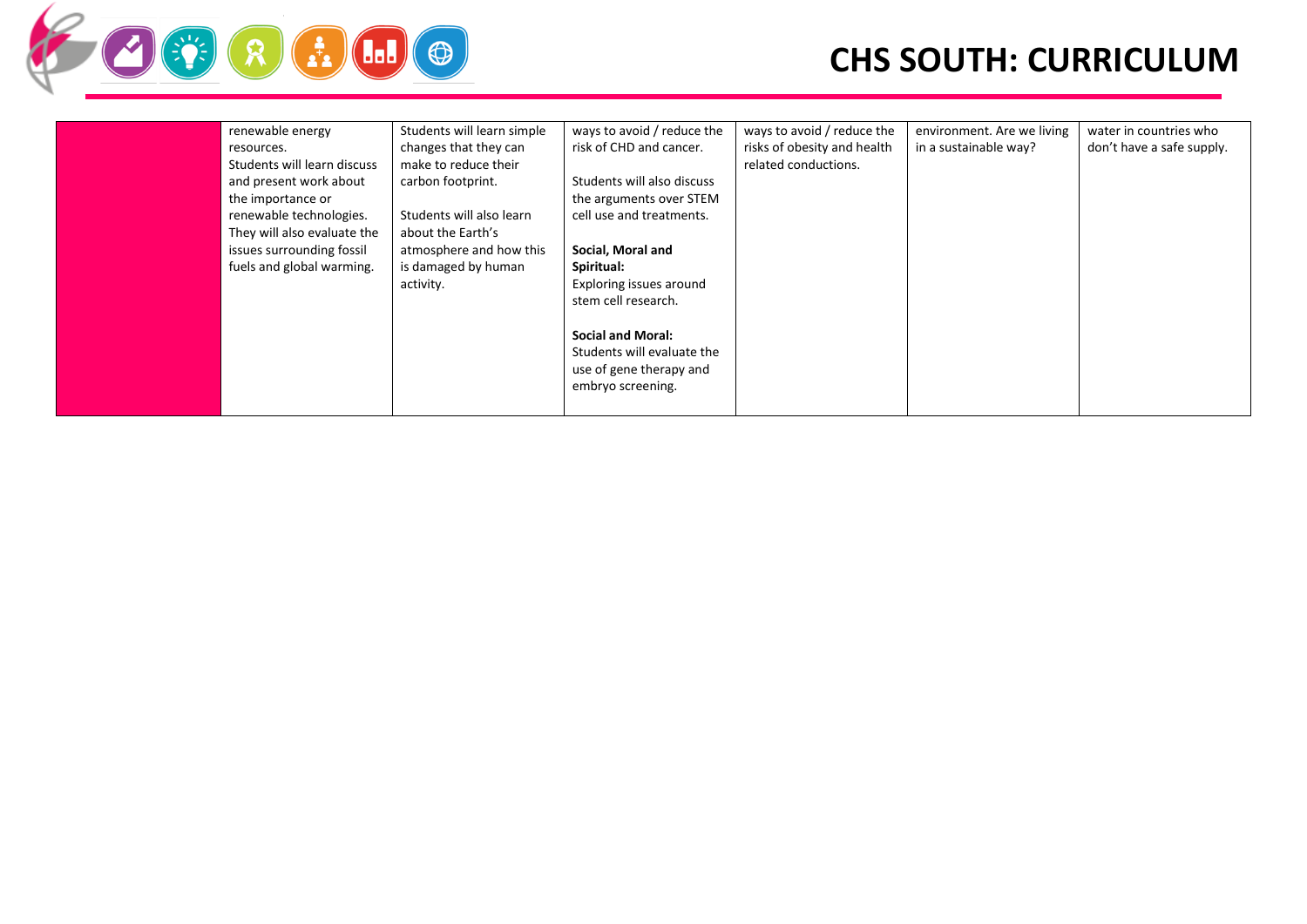## $R$   $I$   $I$   $I$  $\left(\frac{\partial \mathbf{f}}{\partial \xi}\right)$

| <b>Year Group</b>                     | 10                                                                                                                                                                                                                                                                                                                                                                                                                                                                                                                                                                                                                                                                                 |                                                                                                                                                                                                                                                                                                                                                                                                                                                                                                                                                                                        |                                                                                                                                                                                                                                                                                                                                                                                                                                                                                                                                                                                                                                              |                                                                                                                                                                                                                                                                                                                                                                    |                                                                                                                                                                                                                                                                                                                                                                                                                                                                                                                                                                                        |                                                                                                                                                                                                                                                                                                            |  |  |
|---------------------------------------|------------------------------------------------------------------------------------------------------------------------------------------------------------------------------------------------------------------------------------------------------------------------------------------------------------------------------------------------------------------------------------------------------------------------------------------------------------------------------------------------------------------------------------------------------------------------------------------------------------------------------------------------------------------------------------|----------------------------------------------------------------------------------------------------------------------------------------------------------------------------------------------------------------------------------------------------------------------------------------------------------------------------------------------------------------------------------------------------------------------------------------------------------------------------------------------------------------------------------------------------------------------------------------|----------------------------------------------------------------------------------------------------------------------------------------------------------------------------------------------------------------------------------------------------------------------------------------------------------------------------------------------------------------------------------------------------------------------------------------------------------------------------------------------------------------------------------------------------------------------------------------------------------------------------------------------|--------------------------------------------------------------------------------------------------------------------------------------------------------------------------------------------------------------------------------------------------------------------------------------------------------------------------------------------------------------------|----------------------------------------------------------------------------------------------------------------------------------------------------------------------------------------------------------------------------------------------------------------------------------------------------------------------------------------------------------------------------------------------------------------------------------------------------------------------------------------------------------------------------------------------------------------------------------------|------------------------------------------------------------------------------------------------------------------------------------------------------------------------------------------------------------------------------------------------------------------------------------------------------------|--|--|
| <b>Rationale/</b><br><b>Narrative</b> | In year 10, pupils will continue to develop the skills they have learnt at KS3 and prepare for their unit 1 examinations at the end of the year.<br>Students will cover a wide range of topics described below (which can be found in the unit 1 AQA trilogy specification). This will help to equip<br>the students with the knowledge base and skills to pursue further education in science and hopefully a future career in STEM.<br>The numbers below reference the AQA specification which can be accessed via this link (this is the programme of study followed in years 10<br>and 11): https://filestore.aqa.org.uk/resources/science/specifications/AQA-8464-SP-2016.PDF |                                                                                                                                                                                                                                                                                                                                                                                                                                                                                                                                                                                        |                                                                                                                                                                                                                                                                                                                                                                                                                                                                                                                                                                                                                                              |                                                                                                                                                                                                                                                                                                                                                                    |                                                                                                                                                                                                                                                                                                                                                                                                                                                                                                                                                                                        |                                                                                                                                                                                                                                                                                                            |  |  |
|                                       | Autumn 1                                                                                                                                                                                                                                                                                                                                                                                                                                                                                                                                                                                                                                                                           | <b>Autumn 2</b>                                                                                                                                                                                                                                                                                                                                                                                                                                                                                                                                                                        | <b>Spring 1</b>                                                                                                                                                                                                                                                                                                                                                                                                                                                                                                                                                                                                                              | <b>Spring 2</b>                                                                                                                                                                                                                                                                                                                                                    | <b>Summer 1</b>                                                                                                                                                                                                                                                                                                                                                                                                                                                                                                                                                                        | <b>Summer 2</b>                                                                                                                                                                                                                                                                                            |  |  |
| <b>KNOWLEDGE</b>                      | Chemistry - 5.1 Atomic<br>structure and the periodic<br>table<br>5.1.1.1 Atoms, elements<br>and compounds<br>5.1.1.2 Mixtures<br>5.1.1.3 The development<br>of the model of the atom<br>(common content with<br>physics)<br>5.1.1.4 Relative electrical<br>charges of subatomic<br>particles<br>5.1.1.5 Size and mass of<br>atoms<br>5.1.1.6 Relative atomic<br>mass 5.1.1.7 Electronic<br>structure<br>5.1.2.1 The periodic table<br>5.1.2.2 Development of<br>the periodic table<br>5.1.2.3 Metals and non-<br>metals<br>5.1.2.4 Group 0<br>5.1.2.5 Group 1<br>5.1.2.6 Group 7                                                                                                   | Physics - 6.3 Particle<br>model of matter<br>6.3.1.1 of materials<br>6.3.1.2 Changes of state<br>6.3.2.1 Internal energy<br>6.3.2.2 Temperature<br>changes and specific heat<br>capacity<br>6.3.2.3 Changes of state<br>and latent heat<br>6.3.3.1 Particle motion of<br>gases<br>Biology - 4.3 Infection<br>and response<br>4.3.1.1 communicable<br>diseases<br>4.3.2.1. viral diseases<br>4.3.1.3 Bacterial<br>diseases<br>4.3.1.4 Fungal diseases<br>4.3.1.5 Protist diseases<br>4.3.1.6 Human defence<br>systems<br>4.3.1.7 Vaccination<br>4.3.1.8 Antibiotics and<br>Pain killers | Biology 4.1<br>4.1.3.1 Diffusion<br>4.1.3.2 Osmosis and<br>required practical activity<br>2 (investigate the effect of<br>a range of concentrations<br>of salt or sugar solutions<br>on the mass of plant<br>tissue).<br>Physics 6.4<br>6.4.1.1 The structure of an<br>atom<br>6.4.2.1 Mass number,<br>atomic number and<br>isotopes<br>6.4.1.3 The development<br>of the model of the atom<br>6.4.2.1 Radioactive decay<br>and nuclear radiation<br>6.4.2.2 Nuclear equations<br>6.4.2.3 Half life<br>6.4.2.4 Radioactive<br>contamination<br><b>Biology 4.4</b><br>4.4.1.1 Photosynthetic<br>reaction<br>4.4.1.2 Rate of<br>photosynthesis | Physics 6.2<br>6.2.1.1 Circuit diagrams<br>6.2.1.2 Electrical charge<br>and current<br>6.2.1.3 Current, resistance<br>and potential difference<br>6.2.1.4 Resistors<br>6.2.2 Series and parallel<br>circuits<br>6.2.3.1 AC and DC<br>6.2.3.2 Mains Electricity<br>6.2.4.1 Power<br>6.2.4.2 Energy transfers in<br>everyday appliances<br>6.2.4.3 The national grid | <b>Chemistry 5.4</b><br>5.4.1.1 Metal oxides<br>5.4.1.2 The reactivity<br>series<br>5.4.1.3 Extraction of<br>metals<br>5.4.1.4 Oxidation and<br>reduction<br>5.4.2.1 Reaction of acids<br>with metals<br>5.4.2.2 Neutralisation of<br>acids and salts<br>5.4.2.3 Soluble salts<br>5.4.2.4 The pH scale<br>5.4.2.5 Strong and weak<br>acids<br>5.4.3.1 The process of<br>electrolysis<br>5.4.3.2 Electrolysis of<br>ionic compounds<br>5.4.3.3 extraction using<br>electrolysis<br><b>Chemistry 5.5</b><br>5.5.1.1 Exo and<br><b>Endothermic reactions</b><br>5.5.1.2 Reaction profiles | <b>Biology 4.5</b><br>4.5.1. Homeostasis<br>4.5.2 The human<br>nervous system<br>4.5.3 Hormonal<br>coordination in humans<br>4.5.3.2 Control of blood<br>glucose<br>4.5.3.3 Hormones in<br>human reproduction<br>4.5.3.4 Contraception<br>4.5.3.5 Hormones and<br>fertility<br>4.5.3.6 Feedback<br>systems |  |  |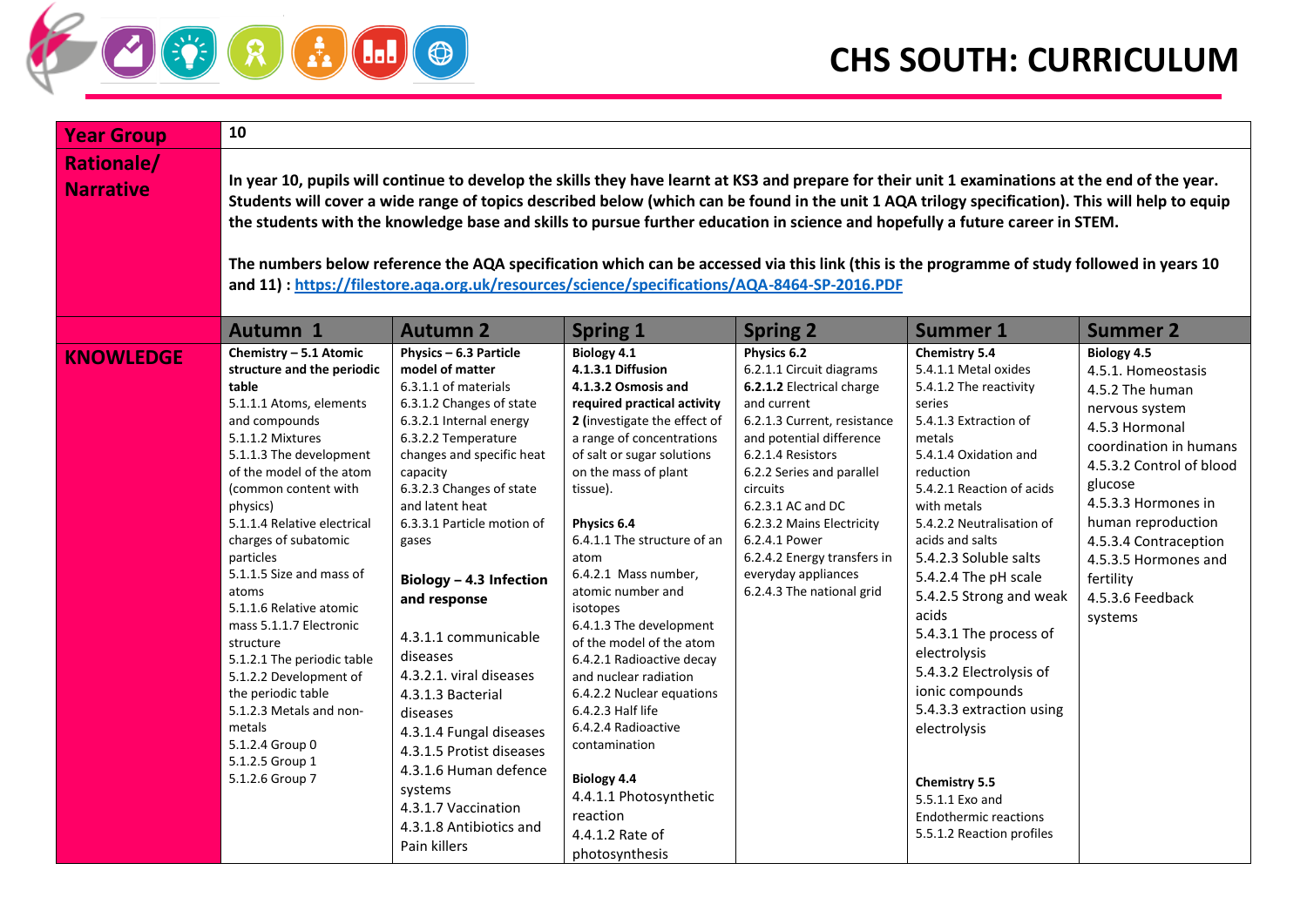

|               | Chemistry - 5.2 Bonding,<br>structure, and the<br>properties of matter<br>5.2.1.1 Chemical bonds<br>5.2.1.2 Ionic bonding<br>5.2.1.3 Ionic compounds<br>5.2.1.4 Covalent bonding<br>5.2.1.5 Metallic bonding<br>5.2.2.1 The three states of<br>matter<br>5.2.2.2 State symbols<br>5.2.2.3 Properties of ionic<br>compounds<br>5.2.2.4 Properties of small<br>molecules<br>5.2.2.5 Polymers<br>5.2.2.6 Giant covalent<br>structures<br>5.2.2.7 Properties of<br>metals and alloys<br>5.2.2.8 Metals as<br>conductors<br>5.2.3.1 Diamond<br>5.2.3.2 Graphite<br>5.2.3.3 Graphene and<br>fullerenes | 4.3.1.9 Discovery and<br>development of drugs                                                                                                                                                                                            | 4.4.1.3 Use of glucose<br>4.4.2.1 Aerobic and<br>Anaerobic<br>4.4.2.2 Response to<br>exercise<br>4.4.2.3 Metabolism                                                                        |                                                                                                                                        | 5.5.1.3 Energy change of<br>reactions<br>Chemistry 5.3<br>5.3.1.1 Conservation of<br>mass and balanced<br>chemical equations<br>5.3.1.2 Relative formula<br>mass<br>5.3.1.3 Mass changes<br>5.3.1.4 Chemical<br>measurements<br>5.3.2.1 Moles<br>5.3.2.2 Amount of<br>substances in equations<br>5.3.2.3 Using Moles to<br>balance equations<br>5.3.2.4 Limiting reactions<br>5.3.2.5 Concentration of<br>solutions<br>Revision for unit 1 exam.<br>All AQA unit 1 topics. |                                                                                                                                                                                                      |
|---------------|--------------------------------------------------------------------------------------------------------------------------------------------------------------------------------------------------------------------------------------------------------------------------------------------------------------------------------------------------------------------------------------------------------------------------------------------------------------------------------------------------------------------------------------------------------------------------------------------------|------------------------------------------------------------------------------------------------------------------------------------------------------------------------------------------------------------------------------------------|--------------------------------------------------------------------------------------------------------------------------------------------------------------------------------------------|----------------------------------------------------------------------------------------------------------------------------------------|----------------------------------------------------------------------------------------------------------------------------------------------------------------------------------------------------------------------------------------------------------------------------------------------------------------------------------------------------------------------------------------------------------------------------------------------------------------------------|------------------------------------------------------------------------------------------------------------------------------------------------------------------------------------------------------|
| <b>SKILLS</b> | Students will continue to<br>develop their modelling<br>and evaluative skills.<br>Pupils will learn how to<br>represent the first 20<br>elements in both<br>numerical form and as a<br>diagram showing electron<br>configuration.                                                                                                                                                                                                                                                                                                                                                                | Particle model of matter<br>A large part of the unit will<br>focus on mathematical<br>skills, students will be<br>required to recall and use<br>the following equations.<br>$p = m/V$<br>$\Delta E$ = m c $\Delta \theta$<br>$E = m L_v$ | <b>Atomic Structure</b><br>Recognise and use<br>expressions in standard<br>form.<br>Know the nature, uses of<br>and penetrating powers of<br>alpha, beta and gamma<br>ionising radiations. | Electricity<br>Knowledge and use of<br>circuit symbol.<br>Recall and apply:<br>$Q=It$<br>$V = IR$<br>$P = VI$<br>$P = 12R$<br>$E = Pt$ | <b>Quantitative chemistry</b><br>Use of ratios, fractions and<br>percentages in Chemistry<br>calculations.<br>Use of relative formula<br>mass to calculate the<br>moles in a given mass and<br>vice versa.                                                                                                                                                                                                                                                                 | Homeostasis and<br>response<br>Evaluate information<br>around<br>the relationship between<br>obesity and diabetes, and<br>make recommendations,<br>taking into account social<br>and ethical issues. |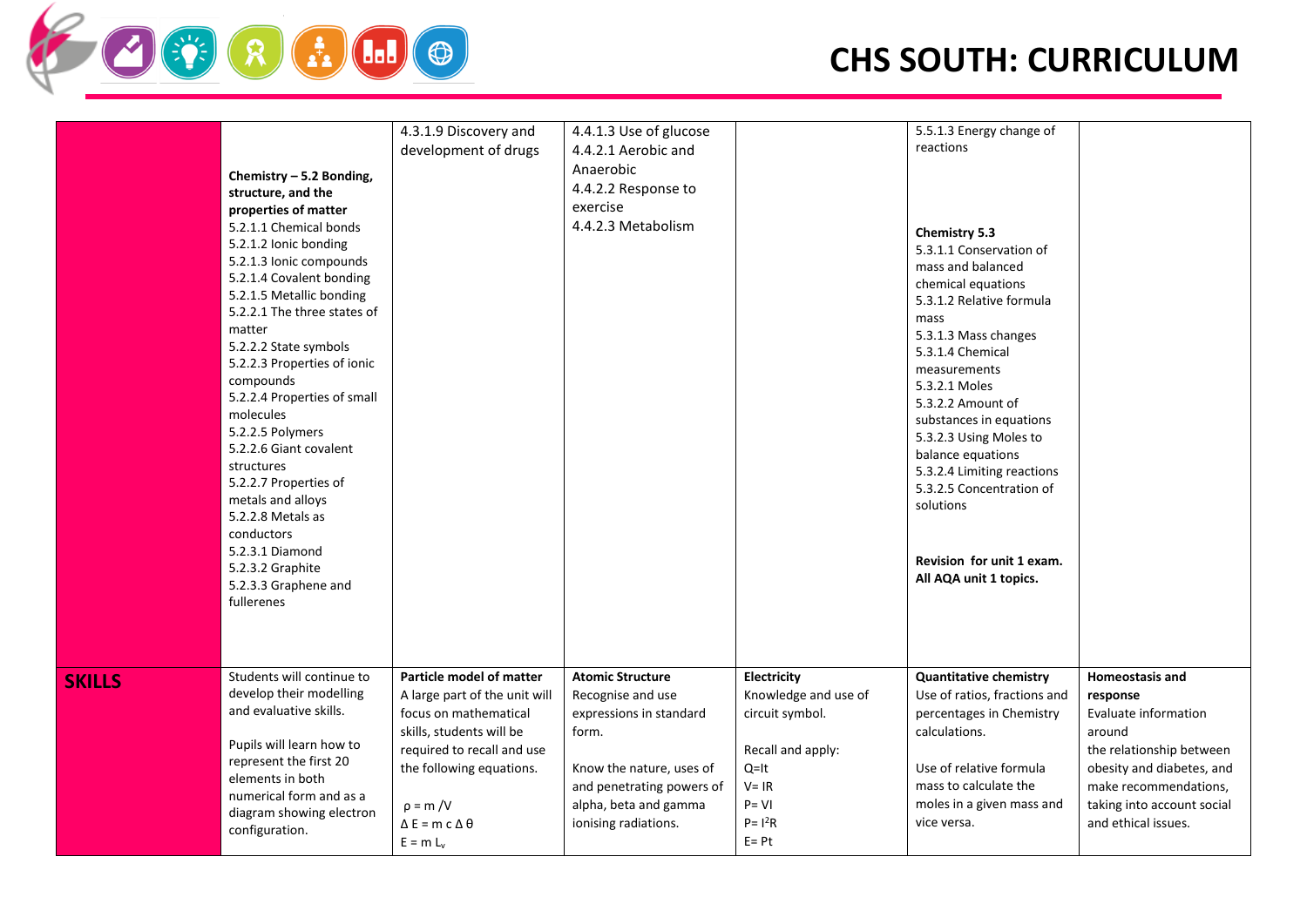|                               | $E = m L_f$                  | Use of nuclear equations   | $E = QV$                     | The rate and extent of       | Interpret and explain       |
|-------------------------------|------------------------------|----------------------------|------------------------------|------------------------------|-----------------------------|
| Students will also use the    |                              | to show alpha and beta     |                              | chemical change              | simple diagrams of          |
| periodic table to make        | Students will complete:      | decay.                     | Students will also be able   | Understand the concept of    | negative feedback control.  |
| predictions on reactivity.    | RP 17 - density<br>$\bullet$ |                            | to distinguish between the   | conservation of mass and     |                             |
|                               | $RP$ 13 - SHC<br>$\bullet$   | Interpret half-life graphs | advantages /                 | how this can be used in      | Show why issues around      |
| Understand how theories       |                              | and use these to calculate | disadvantages and            | measuring a rate in a        | contraception cannot be     |
| develop linked to the         | including associated write   | half-life of a radioactive | applications of d.c and a.c. | reaction where a gas is      | answered by science         |
| development of the            | up / analysis and            | source, also to use this   |                              | given off.                   | alone.                      |
| periodic table.               | processing of results        | information to decide on a | Students will carry out and  |                              |                             |
|                               |                              | suitable half life         | write up aspects of          | Drawing and interpreting     | Model behaviour of          |
|                               | Students will use            | appropriate for the use    | scientific investigations    | appropriate graphs from      | chromosomes                 |
| Leaning how scientists        | modelling to represent       | use of particular ionising | into:                        | data to determine rate of    |                             |
| predicted properties down     | kinetic theory of particles  | radiation in a particular  |                              | reaction.                    | Use probability, proportion |
| periodic table groups.        | in solids, liquid and gases  |                            | - testing electrical         |                              | and ratios in relation to   |
| They will use more            |                              | situation.                 | conductors,                  | Plot two variables from      | inheritance.                |
| modelling to visualise and    |                              |                            | - current in series and      |                              |                             |
| represent 2D and 3D forms     |                              | Be able to decide between  | parallel circuits,           | experimental or other        | Interpret information       |
| of chemical bond.             |                              | irradiation and            | - voltage in series and      | data.                        | about genetic engineering   |
|                               |                              | contamination.             | parallel circuits,           |                              | techniques and to make      |
| Be able to draw dot and       |                              |                            |                              | Determine the slope and      |                             |
| cross diagrams to             |                              | <b>Bioenergetics</b>       |                              | intercept of a linear graph. | informed judgements         |
| represent ionic and           |                              |                            | Students will complete:      |                              | about issues concerning     |
| covalent bonds.               |                              | Students will complete:    | RP 15 resistance             | Draw and use the slope of    | cloning and genetic         |
|                               |                              | $RP 5 - photosynthesis$    | <b>RP 16 IV</b>              | a tangent to a curve as a    | engineering,                |
|                               |                              | including associated write | characteristics              | measure of rate of change.   | including GM crops.         |
| <b>Infection and response</b> |                              | up / analysis and          | including associated write   |                              |                             |
|                               |                              | processing of results.     | up / analysis and            | Students will complete:      |                             |
| Students will look at the     |                              |                            | processing of results.       | RP 11 rate of<br>$\bullet$   |                             |
| various types of pathogens    |                              |                            |                              | reaction                     |                             |
| and the effects that they     |                              |                            | Investigate the effect of    | including associated write   |                             |
| can have on various           |                              |                            | light on an LDR and          | up / analysis and            |                             |
| organisms. They will study    |                              |                            | temperature on a             | processing of results.       |                             |
| the transmission,             |                              |                            | thermistor.                  |                              |                             |
| symptoms and treatment        |                              |                            |                              |                              |                             |
| of the various pathogens.     |                              |                            |                              |                              |                             |
|                               |                              |                            | <b>Chemical changes and</b>  |                              |                             |
| Students will study the       |                              |                            | <b>Energy Changes</b>        |                              |                             |
| action of their own bodies    |                              |                            |                              |                              |                             |
| defence systems in dealing    |                              |                            |                              |                              |                             |
| with pathogens.               |                              |                            | Students will study the      |                              |                             |
|                               |                              |                            | reactivity series and learn  |                              |                             |

ŸRHOO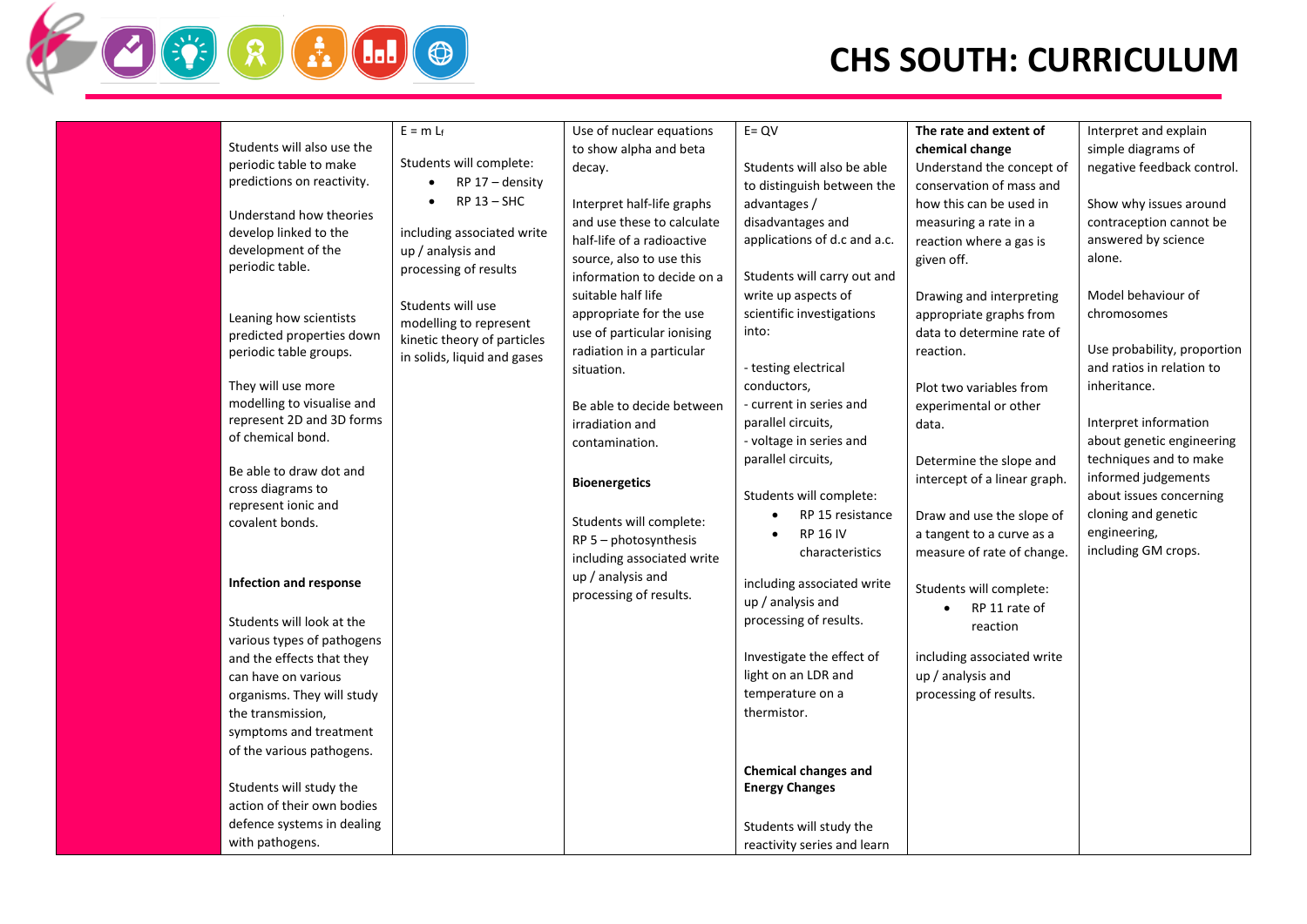

|                    | Interpret data about<br>vaccination / risk factors<br>for specific diseases.                                                                                                                                                                                      |                                                                                                                                                        |                                                                                                                                                                                                                 | how to make predictions<br>about the extraction of<br>metals from their ores and<br>study the processes<br>required to do so such as<br>displacement / reduction<br>and electrolysis.<br>Students will learn the<br>process of neutralisation<br>and how pH changes<br>accordingly.<br>Students will complete:<br>$RP 8 - salt$<br>$\bullet$<br>preparation<br>RP 9 -<br>$\bullet$<br>electrolysis<br>RP 10-<br>$\bullet$<br>temperature<br>changes<br>including associated write |                                                                                                                                                        |                                                                                                                                                                                                                                                     |
|--------------------|-------------------------------------------------------------------------------------------------------------------------------------------------------------------------------------------------------------------------------------------------------------------|--------------------------------------------------------------------------------------------------------------------------------------------------------|-----------------------------------------------------------------------------------------------------------------------------------------------------------------------------------------------------------------|-----------------------------------------------------------------------------------------------------------------------------------------------------------------------------------------------------------------------------------------------------------------------------------------------------------------------------------------------------------------------------------------------------------------------------------------------------------------------------------|--------------------------------------------------------------------------------------------------------------------------------------------------------|-----------------------------------------------------------------------------------------------------------------------------------------------------------------------------------------------------------------------------------------------------|
|                    |                                                                                                                                                                                                                                                                   |                                                                                                                                                        |                                                                                                                                                                                                                 | up / analysis and                                                                                                                                                                                                                                                                                                                                                                                                                                                                 |                                                                                                                                                        |                                                                                                                                                                                                                                                     |
|                    |                                                                                                                                                                                                                                                                   |                                                                                                                                                        |                                                                                                                                                                                                                 | processing of results.                                                                                                                                                                                                                                                                                                                                                                                                                                                            |                                                                                                                                                        |                                                                                                                                                                                                                                                     |
| <b>ASSESSMENTS</b> | Students will be assessed<br>on:<br>Writing a comparison for<br>groups 1,7 and 0<br>Writing a comparison for<br>Bonding (ionic / covalent<br>and metallic)<br><b>Bonding MCT</b><br><b>EOT test covering</b><br>chemistry learnt in year<br>10. Units 5.1 and 5.2 | Students will be assessed<br>on:<br>Progress test - Unit 1<br>topics<br>(6.1, 5.1, 5.2, 4.2, 4.3)<br>Students will be<br>assessed on EOT<br>infection. | Students will be assessed<br>on:<br>Key skills (hypothesis,<br>conclusion and validity)<br>when writing up<br>Required practical 2<br>osmosis.<br>Progress test - Unit 1<br>topics<br>(6.1, 5.1, 5.2, 4.2, 4.3) | Students will be assessed<br>on:<br>Aspects of a full practical<br>write up related to<br>RP 15 resistance<br>$\bullet$<br><b>RP 16 IV</b><br>$\bullet$<br>characteristics<br>Progress test - Unit 1<br>(topics<br>6.1, 6.3, 5.1, 5.2, 4.1, 4.2, 4.3                                                                                                                                                                                                                              | Students will be assessed<br>on:<br>Aspects of a full practical<br>write up related to<br>RP 11 rate of<br>$\bullet$<br>reaction<br>End of topic tests | Students will be assessed<br>on:<br>Aspects of a full practical<br>write up related to<br>RP 18 force and<br>$\bullet$<br>extension<br>RP 19 force and<br>$\bullet$<br>acceleration<br>Progress test - Unit 1 (all<br>unit $1 - GCSE$ unit 1 paper) |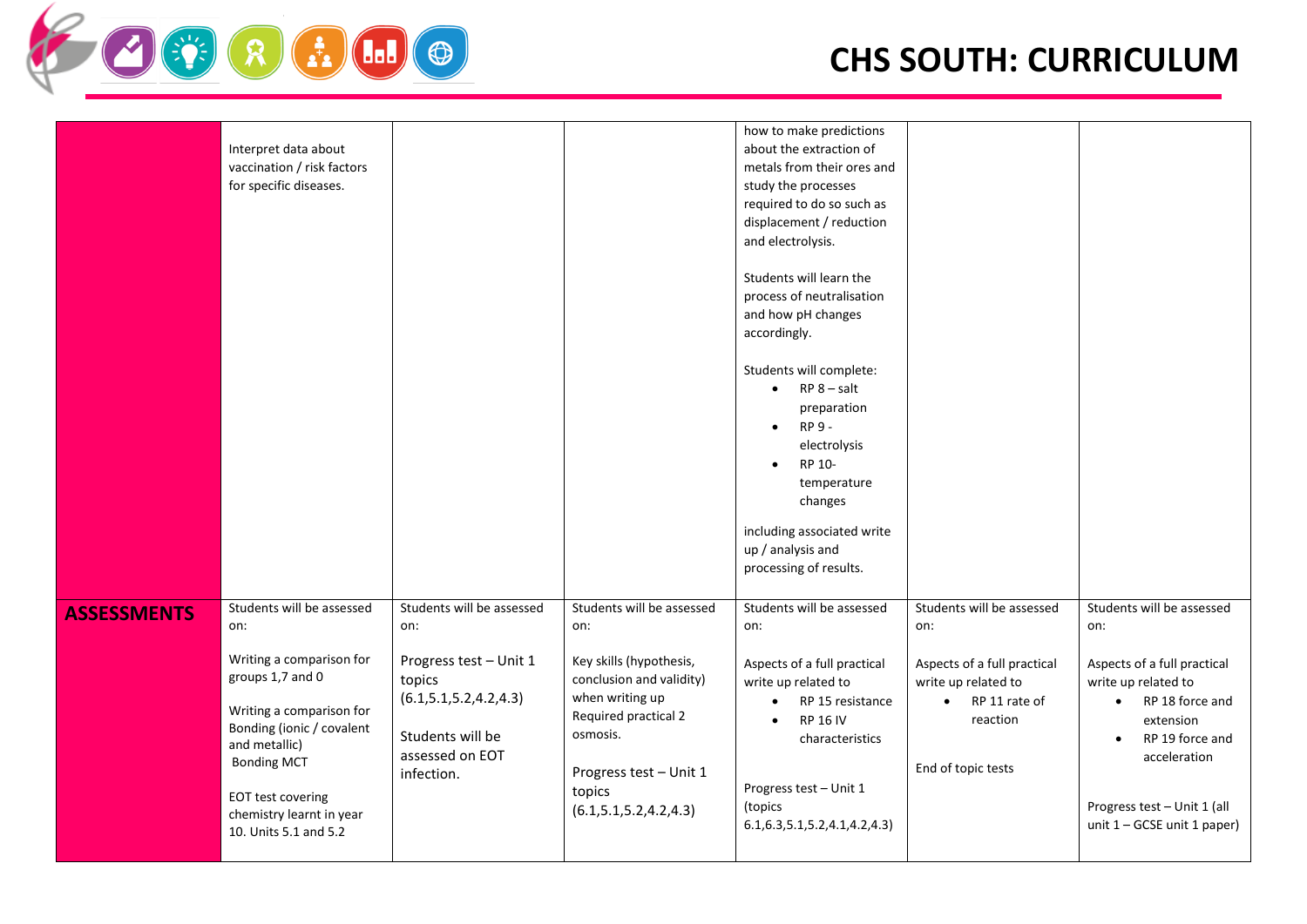

|                                         |                                                                                                                                                                                                                                                                                                                                                            |                                                                                                                                                                                                                                                                                                                                                                                  |                                                                                                                                                                                                                                                                                                                                                                                         | Aspects of a full practical<br>write up related to<br>Required Practicals 8,9 and<br>10.<br>$RP 8 - salt$<br>preparation<br>RP 10-<br>temperature<br>changes<br>End of topic test |                                                                                                                                                                                                                                                                                                                                                                                                                   |                                                                                                                                                                          |
|-----------------------------------------|------------------------------------------------------------------------------------------------------------------------------------------------------------------------------------------------------------------------------------------------------------------------------------------------------------------------------------------------------------|----------------------------------------------------------------------------------------------------------------------------------------------------------------------------------------------------------------------------------------------------------------------------------------------------------------------------------------------------------------------------------|-----------------------------------------------------------------------------------------------------------------------------------------------------------------------------------------------------------------------------------------------------------------------------------------------------------------------------------------------------------------------------------------|-----------------------------------------------------------------------------------------------------------------------------------------------------------------------------------|-------------------------------------------------------------------------------------------------------------------------------------------------------------------------------------------------------------------------------------------------------------------------------------------------------------------------------------------------------------------------------------------------------------------|--------------------------------------------------------------------------------------------------------------------------------------------------------------------------|
| <b>HOME</b>                             | TEAMS homework's                                                                                                                                                                                                                                                                                                                                           | <b>TEAMS homework's</b>                                                                                                                                                                                                                                                                                                                                                          | TEAMS homework's                                                                                                                                                                                                                                                                                                                                                                        | TEAMS homework's                                                                                                                                                                  | TEAMS homework's                                                                                                                                                                                                                                                                                                                                                                                                  | TEAMS homework's                                                                                                                                                         |
| <b>LEARNING</b>                         | relevant to the topic being<br>studied.                                                                                                                                                                                                                                                                                                                    | relevant to the topic being<br>studied.                                                                                                                                                                                                                                                                                                                                          | relevant to the topic being<br>studied.                                                                                                                                                                                                                                                                                                                                                 | relevant to the topic being<br>studied.                                                                                                                                           | relevant to the topic being<br>studied.                                                                                                                                                                                                                                                                                                                                                                           | relevant to the topic being<br>studied.                                                                                                                                  |
|                                         | One per week                                                                                                                                                                                                                                                                                                                                               | Revision booklet relevant<br>to the END OF TOPIC TEST.                                                                                                                                                                                                                                                                                                                           | One per week                                                                                                                                                                                                                                                                                                                                                                            | Revision booklet relevant<br>to the END OF TOPIC TEST.                                                                                                                            | One per week                                                                                                                                                                                                                                                                                                                                                                                                      | Revision booklet relevant<br>to the END OF TOPIC TEST.                                                                                                                   |
| <b>READING,</b><br><b>WRITING, TALK</b> | Reading:<br>Students will read<br>information sheets on<br>various types of bonding<br>and answer<br>comprehension questions.<br>Students will read an<br>article on polymers and<br>answer comprehension<br>questions.<br><b>Writing</b><br>Students will write a<br>comparison<br>of the different types of<br>bonding present<br>in different compounds | <b>Reading</b><br>Students will read about<br>particle model, density,<br>SHC and latent heat<br><b>Writing and talk</b><br>Student will have to use<br>writing and talk to describe<br>and model the behaviour<br>of particles in a substance<br>to explain its density, they<br>will have to explain the<br>processes by which solids<br>become liquids which<br>become gases. | Reading:<br>Students will read<br>information on alpha, beta<br>and gamma radiation and<br>their applications in<br>everyday life. They will<br>grasp new vocabulary<br>through this including<br>ionising, penetrating,<br>decay and half-life.<br>Talk<br>Students will discuss the<br>situation regarding<br>Alexander Litvinenko'<br>death after poisoning with<br>an alpha source. | Writing:<br>Students will continue to<br>write scientifically in their<br>write up of required<br>practical 15 and 16.                                                            | Writing:<br>Students will continue to<br>write scientifically in their<br>write up of required<br>practical 11- rates of<br>reaction. This will<br>specifically focus on<br>forming hypotheses,<br>identifying variables and<br>presenting data.<br><b>Writing</b><br>Students will continue to<br>write scientifically in their<br>write up of required<br>practical-electrolysis of an<br>aqueous solution with | <b>Talk</b><br>Students will discuss the<br>use of contraception and<br>IVF. They will debate the<br>ethical and economic<br>implications of offering IVF<br>on the NHS. |

SER HUDO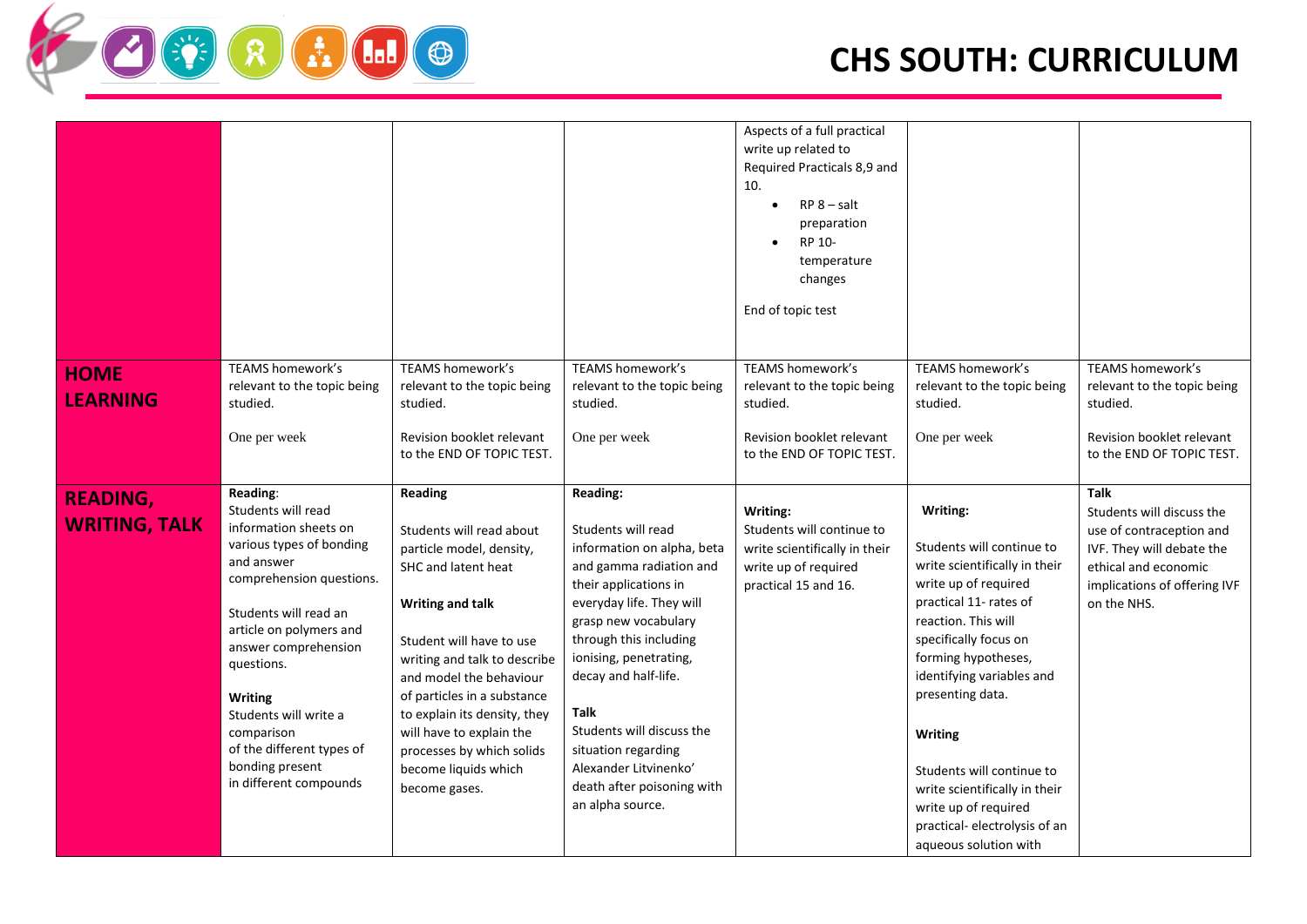

|                                         |                                                                                                                                                                                                                                                      |                                                                                                                           |                                                                                                                                            |                                                                                                                                                   | specific focus on forming<br>hypothesis and predicting<br>products formed.<br>Talk<br>Students will debate the<br>costs to the human<br>population of the<br>extraction of metals and<br>metal ores from the<br>earth's crust.                  |                                                                                                                                                                                                       |
|-----------------------------------------|------------------------------------------------------------------------------------------------------------------------------------------------------------------------------------------------------------------------------------------------------|---------------------------------------------------------------------------------------------------------------------------|--------------------------------------------------------------------------------------------------------------------------------------------|---------------------------------------------------------------------------------------------------------------------------------------------------|-------------------------------------------------------------------------------------------------------------------------------------------------------------------------------------------------------------------------------------------------|-------------------------------------------------------------------------------------------------------------------------------------------------------------------------------------------------------|
| <b>TIER 3 VOCAB</b>                     | Bonding<br>Metallic bonding<br>delocalised<br>ionic bonding<br>covalent bonding<br>properties<br>melting point<br>boiling point<br>conductivity<br>inter molecular forces<br>Pathogen<br>Microorganism<br>Antiretroviral<br>Phagocyte<br>Vaccination | Respiration<br>Anaerobic<br>Endothermic<br>Exothermic<br>Aquatic<br>Oxidation<br>Oxygen debt<br>Accumulated<br>Metabolism | Radioactive,<br>Ionising<br>Nuclear equation<br>Contamination<br>Irradiation<br>Half-life<br>Decay                                         | Alternating<br>Oscilloscope<br>Frequency<br>Conductor<br>Insulator<br>Characteristics<br>Transformer<br>Efficiency                                | <b>Activation Energy</b><br>Reversible<br>Dynamic<br>Endothermic<br>Exothermic<br>Equilibrium<br>Le Chatelier<br>Mole<br>Concentration<br>Base<br>Neutralisation<br>Soluble<br>Insoluble<br>Salt<br>Electrolysis<br>Aqueous<br>Anode<br>Cathode | Regulation<br>Homeostasis<br>Optimal<br><b>Stimulus</b><br>Receptor<br>Effector<br>Response<br>Reflex<br>Neurone<br>Endocrine<br>Glands<br><b>Diabetes</b><br>Menstrual<br>Plasmid<br><b>Diabetes</b> |
| <b>PSPSMC,</b><br><b>BRITISH VALUES</b> | Social, Moral and<br>Spiritual:<br>Students will discuss blood<br>diamonds and the<br>reasoning behind their<br>emergence and as a result                                                                                                            |                                                                                                                           | Social:<br>Students will study the<br>nuclear model of the atom<br>and its development over<br>time to the model we<br>know and understand | <b>Social and Moral:</b><br>Students will learn about<br>how electricity is<br>generated from a variety<br>of sources, both<br>renewable and non- | Cultural<br>Students will learn how<br>reactions can be modified<br>by a set of conditions<br>which will allow the<br>maximum amount of                                                                                                         | Moral<br>Students will learn how<br>about IVF and will get an<br>opportunity to discuss the<br>ethic around keeping                                                                                   |

SER HUDO